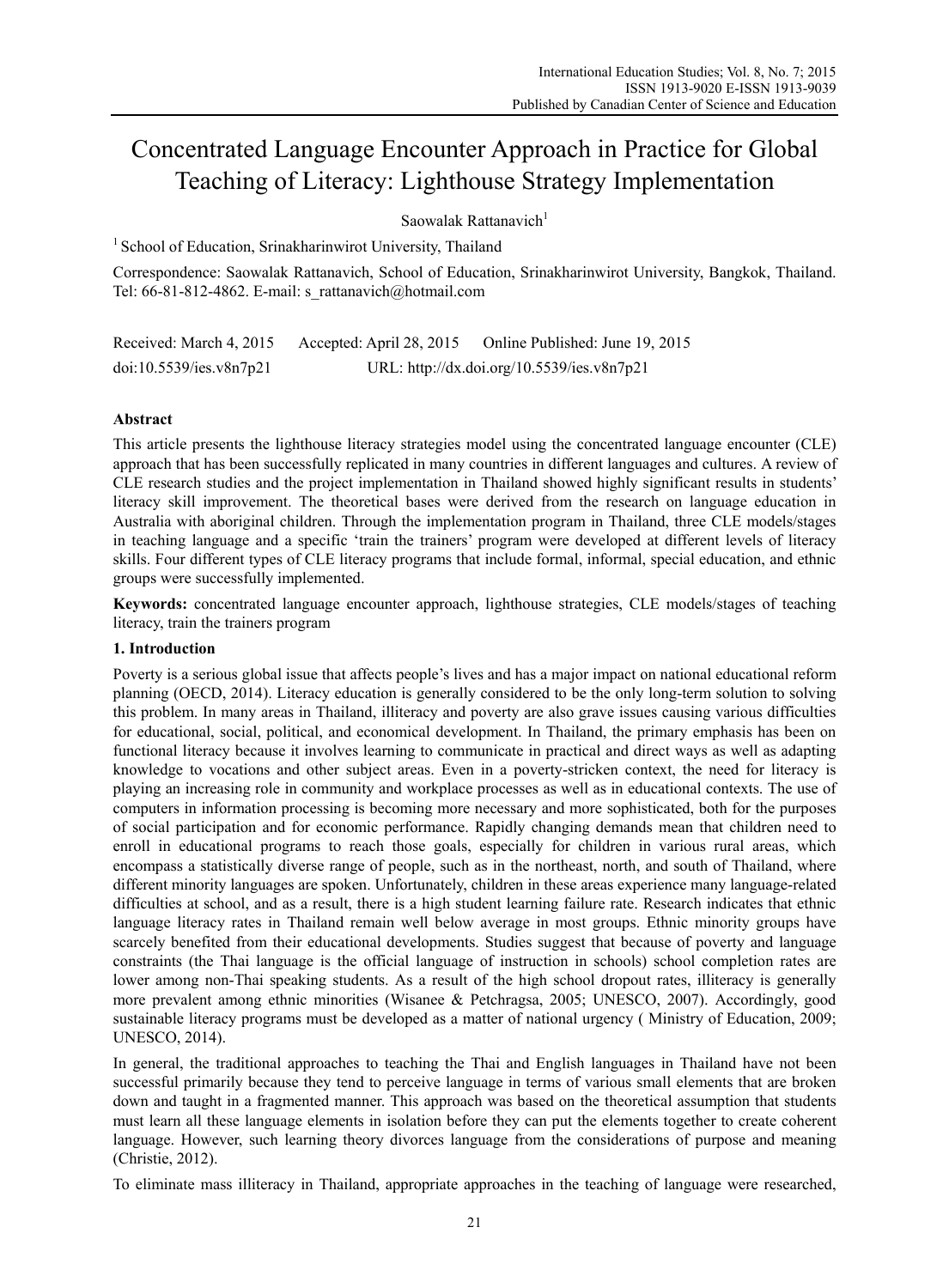and the Concentrated Language Encounter (CLE) approach of Gray's program at Traeger Park was first introduced to the author by Richard Walker, an educationalist and Deputy of the then Mount Gravatt College of Advanced Education in Brisbane, Australia, in the early 1980s. It was considered that the general principals employed from the Traeger Park program were applicable for all students whether they were advantaged or disadvantaged, first or second language learners, or living in urban or rural situations (Walker, Rattanavich, & Oller, 1992).

In addition, the proposed Thailand project also had some needs of its own. The first of these was the development of curriculum materials in the Thai language and the second was development of an approach to teacher training and dissemination.

# **2. Original CLE Research Implication in Australia**

In the 1980s, Gray (1998) confronted a similar problem in Australia. As a senior teacher charged with developing a language and literacy program for Aboriginal children at Traeger Park School in Alice Springs, Gray (1980, 1998) demonstrated that the children could not engage effectively when language and literacy instruction was delivered within a skills-based direct instructional model. He proposed that a more effective approach required teaching and learning that was transparently situated within discourses relevant to academic learning and to functioning in the wider community. In particular, the social roles and functions underlying the choices for structure and vocabulary had to be actively linked to language choices.

Gray (1998) further argued that a conventional language experience approach built around child-centered pedagogies, such as whole language, was also inadequate when learners did not already possess the culturally situated literate/language resources necessary to engage successfully within the discourses they were encountering in their schooling.

In response to the language and literacy needs that he identified concerning the Aboriginal children at Traeger Park School, Gray developed an approach that used highly staged but practical everyday contexts that he called Concentrated Language Encounters (CLE), which was a term he borrowed from Cazden (1977). A CLE, as Gray defined it, was a sequence of lessons that focused upon the production of a specific text. The text was carefully chosen and the language contextual resources necessary for its production were defined and analyzed by the teacher prior to teaching. Teaching in the CLE sequence systematically supported the development of the students' ability to control, understand, and deconstruct the 'target' text.

Gray defined 'text', based on Halliday (1975), as a body of language that is designed to do a job in a particular context. The texts studied and produced by the Central Australian Aboriginal children were taxonomised around the following three general categories:

- Transactional texts (working texts, such as forms, notes, and signs).
- Factual texts (recounts, procedures, explanations, descriptions, reports, and arguments).
- Literary texts (recounts, narratives, aboriginal stories for children, poetry, legends, and fables).

Gray (1980) identified two basic types of CLE lesson sequences in his earlier work. These lesson sequence configurations became the basic environment within which teachers and students worked to produce texts. He labeled these as Type A and Type B. Gray (2014) described these in the following manner.

Type A concentrated encounters produce written texts that originated in experiences shared by both teacher and students. For example, at school entry, making toast together was used as the basis for giving children control over the ability to produce an extended procedural text. Once the students had built up the capacity to retell this procedural text, it was transformed into a written text through teacher/student negotiation around the production of a written text. This written text was then used for reading development.

Type B concentrated encounters were derived from experiences with texts. In these encounters, texts were read to, with, or by the students and discussed. In these sessions, the teacher mediated the production and discussion of the target text using the scaffolding strategies that had been introduced (Gray, 2014, pp. 4-5).

In these CLE contexts, students worked jointly with teachers to produce texts that were appropriate to the social roles studied by the children. The CLE became the central organizing principle for curriculum planning, although it needed to be identified as part of a wider curriculum theme that involved a number of interrelated CLE lesson sequences. Gray (1987) gave an example of a CLE lesson sequence on 'saddling a horse' that was incorporated as one aspect of a broader program theme devoted to cattle stations (a significant aspect of life for remote area Aboriginal students in Outback Australia). As an important part of learning about the general theme of cattle stations, the children spent time learning how to look after and ride horses. The target text for the CLE teaching was the production of an extended instructional text that explained how to approach and fit a saddle on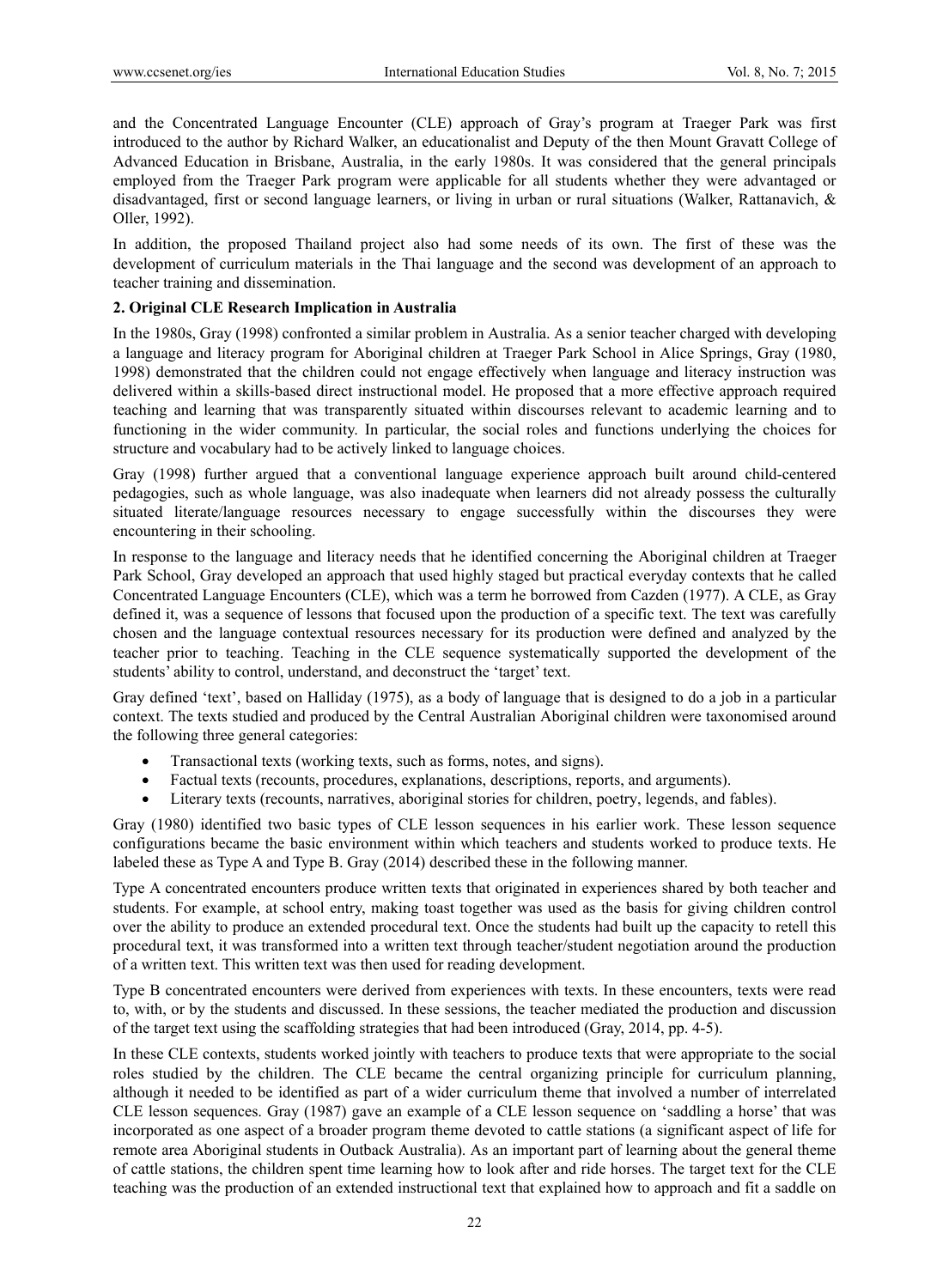a horse. In addition, other cattle station themes were explored, such as learning about mustering cattle, butchering meat, leatherworking, and so on, all of which offered different CLE lesson sequences. In this theme, most of the CLE activities were focused upon the production of procedural texts, although a number of extended explanation and narrative texts were also explored.

A critical feature for success in CLE lesson sequences was that they were staged as "routines." Routines in CLE programming imitated parent-child language development interaction of the kind described by Bruner (1983, 1986) and other researchers in child language development that were emerging at the time (Goldfield & Snow, 1984; Heath, 1982, 1983; Nineo & Bruner, 1978; Snow, 1977, 1978, 1983a, 1983b; Snow & Goldfield, 1982, 1983; Wood, 1980; Wood, Bruner, & Ross, 1976). In a routine, the same text was revisited repeatedly over time and both the scope of the context for the text production and the language resources used within the text itself were expanded and developed qualitatively. Through this process, the students became able to control extended and elaborated texts that were initially well beyond their individual competencies.

A further key element in the CLE approach was the nature of the teaching/learning negotiation process. Critical to the success of CLE activities was the fact that both teachers and children took an active part in the negotiation of the children's learning (Gray, 1985). Gray based the teacher/student negotiation process that took place within CLE lesson sequences on the work of Vygostky (1978) and on early research on parent/child language and literacy development that was emerging during his early CLE work (Gray, 1987). Of particular importance was of the notion of 'scaffolding'.

In scaffolding, the teacher worked jointly with the learners in activities. In the activity, teachers allowed the children to do as much as they could do to complete the task. However, because the teacher was working with the children, they were able to help learners by providing assistance and by contributing whatever the students could not do to complete the learning task. Further, because the CLE consisted of lesson sequences (i.e., the lessons were treated as routinized activities), children became increasingly able to control the task over time. Consequently, as children became more able, the teacher allowed and encouraged them to take more and more control of the activity. This control was extended to discussion and analysis of the target texts. Eventually, the children could do the entire activity and produce appropriate texts without the teacher's assistance.

Although the term scaffolding has been loosely appropriated by child-centered approaches, such as whole language (K. Goodman, Y. Goodman, & Bird, 1990), Gray's interpretation (Gray, 2007) differs in relation to the strength of the role assumed by the adult in determining what is to be learned as well as how the learning is to be negotiated. Imitation, a process that is often avoided in discussion of learning in child-centered pedagogy, is also given a more nuanced position in the learning environment. Furthermore, the interpretation of what constitutes effective questioning strategies also differs from those presumed in child-centered approaches. Thus, while teaching and learning in CLE activities is experiential in that learning is contextualized in 'real world' activities and experience, it is misleading to presume an affinity with child-centered language experience approaches.

# **3. Adaptation and Implementation of the CLE Teaching Approach in Thailand**

The CLE program implemented in Thailand was not a direct copy of the program Gray (1998) developed. The Thai CLE program represents an interpretation and adaptation of some of the general principles and significant teaching strategies to meet what this author, Walker, and other consultants considered to be the needs in Thai schools at that time (Walker, Rattanavich, & Oller, 1992).

The Thai CLE program paid considerable attention to systematizing and reducing the scope of the original program to make it more easily accommodated within the teaching expertise of Thai teachers and within the limited teaching resources available in Thai schools. The Thai program, however, attempted to retain the major teaching/learning advantages contained within the original CLE model.

One major advantage that was observed at Traeger Park School was that the scaffolding interaction process, along with the recurrent presentations employed as routines, allowed space within the lesson for shy and unconfident learners to participate in meaningful communication without placing undue pressure to perform and produce fully formed responses. This provided a stress-free environment for all students to engage in learning at their own pace. From the perspective of foreign language teaching, the CLE model provided a sophisticated response to the language learning issues raised by Asher (2003) concerning comprehension and performance effects stemming from Sperry's (1968) research on brain function.

In addition, the fact that Gray's CLE activities were experiential and firmly grounded directly in cultural and community discourses offered a teaching context that was more relevant and potentially more powerful than the rigid and behaviorally oriented solutions and contexts. A central concern of the Thai CLE teaching process is to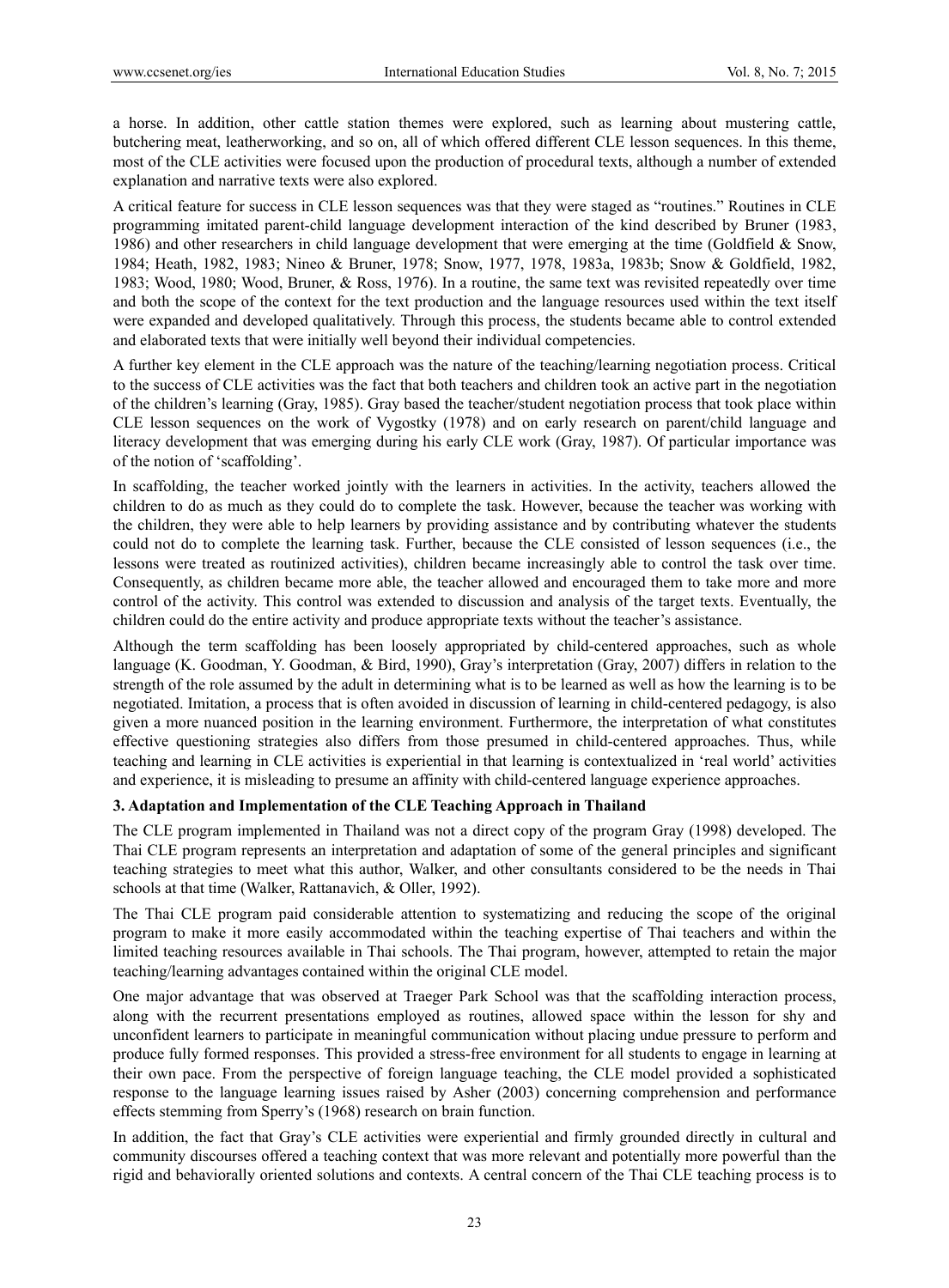situate the use of language as much as possible around the practical use of language in real life contexts. Through the scaffolding provided in these situations, the aim was to build a thinking framework in the learner that is appropriate for responding and speaking in the contexts that directly affect their everyday lives. The following figure (Figure 1) is used to express this process within the CLE approach used in Thailand.



The CLE learning process (at each stage) places emphasis on thinking about the language use. This (how to make effective language choices) is modeled in the presentation of the material explored in the text-based and activity-based units, and its acquisition is built progressively by the scaffolding techniques of instruction in each phase. The students also learn language that is practical and appropriate to their effective functioning in school and the wider community. Because students are continually making connections between thinking about language and using language in relevant contexts, they can begin to transfer their thoughts into both spoken and written language and also into nonverbal communication (facial expressions), thereby making possible a direct improvement in the quality of their everyday lives.

The overall implementation framework for the CLE program adapted within Thailand was set out and discussed in Walker, Rattanavich, and Oller (1992). The following discussion provides a brief outline of its main features. The program organization is built around three stages of literacy development, with stage 1 representing Thai students with less literacy.

1) Stage 1 is used for less experienced readers or beginner readers. The objective is to create enthusiasm in the learners for reading and writing simple texts of various kinds. The emphasis is on enjoying reading and writing and becoming successful in spoken and written language. The learners have been taught how to learn and enjoy the learning process in which self-improvement is developed.

2) Stage 2 is used for learners who are able to read and write simple texts independently. It is aimed at widening the range of text types or genres that learners can read and write in for everyday life, including reading and writing techniques to help students learn how to read and write effectively.

3) Stage 3 is used for the advanced learners, emphasizing learning through reading and writing and offering further experiences with texts. The overall objective is to provide all the literacy skills that learners will ever need when they leave school and the learning skills that they will need at higher levels.

The CLE programs were also categorized into four types of literacy programs to better organize the appropriate plan of curriculum development, key personnel training, material development, and research studies. The four types are formal or school-based programs, informal education programs (adult literacy and children), special education program (for disabled students), and ethnic group program (hill tribe students and immigrants)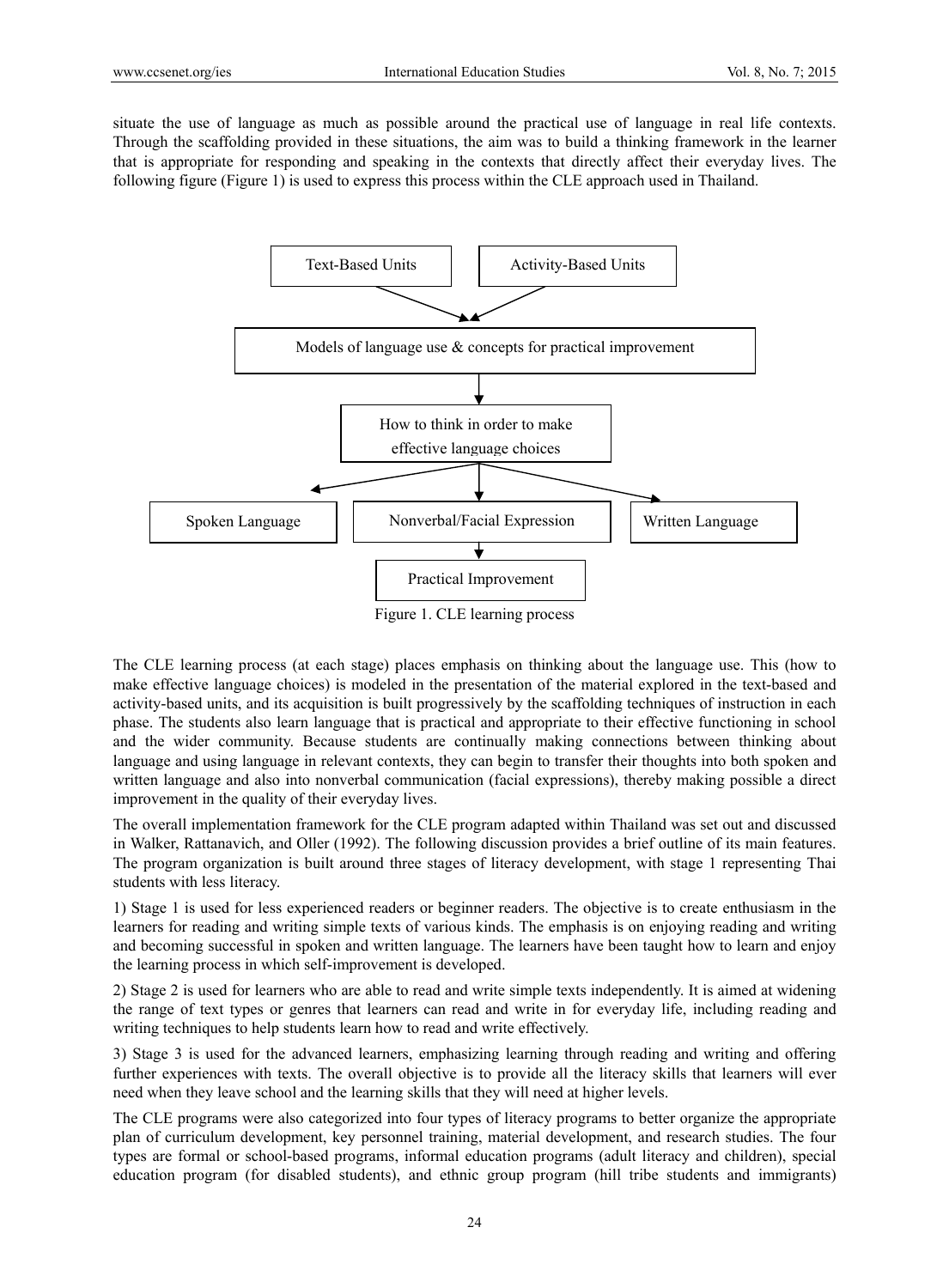### (Walker et al., 1998; Rattanavich, 2013).

For the development of curriculum materials and a teacher program, Frances Christie introduced a genre-based or text-based approach to the development of the Thailand literacy program (Rattanavich & Christie, 1993). In fact, two strategies had been developed, one involving the development of basic literacy curriculum materials and the other involving a teacher development program. The genre-based approach had been used to plan for the beginner's texts used in the program because those genres or text types derive from the context of culture and the context of situations when people use spoken or written language. A genre has a characteristic overall shape, technically called a 'schematic structure,' similar to a spoken or written organization of language by people when conveying meaning to a listener or reader for a particular purpose. As different genres have different purposes, such as recounting, reporting, discussing, explaining, narrating, exposing, interviewing, observing, and so on, there is a pattern of linguistic features used when conveying the spoken or written messages in these different situations. Accordingly, teachers should be trained on such essential linguistic enquiries and resources to better plan the beginner's texts as the language model to enable their students to feel at ease while learning how to think about and organize their thoughts into comprehensible and grammatically precise and concise oral or written texts. The teacher must focus their own thinking upon the text to be considered and the context in which students should engage with that text. These aspects should be the focus when beginning the study of the whole text and understood as an important unit for building meaning. Once students have established familiarity with the text in terms of reading and talking about it, they can, especially in the writing activities developed, undertake learning about the many aspects of the language used, including spelling and handwriting systems and aspects of the organization of written sentences. All the latter items can be considered in lively and interesting ways so that the students find them relevant to their learning. The content of the texts that the students develop is chosen on the basis of content that is most likely to improve their prospects and enjoyment in life. The topics may include basic health and hygiene, public health, morals, norms of conduct, arts, crafts, culture, science, business, procedures, community decision-making, teamwork and cooperation, preservation of environment, agriculture, and/or other aspects of local and natural life (Rattanavich & Christie, 1993; Rattanavich, 1997; Christie, 2010).

Various publications on genre theory brought together sets of team-developed teaching project prescriptions for the range of genres covered in each grade (three through six). Genres of the English language were examined first, and the linguistic features of these were considered, after which Thai genres were identified, and their linguistic features were established (Rattanavich & Christie, 1993).

Because genres are not understood apart from context, a comprehensive overview of the various genres is required for the development of major curriculum themes from which the relevant genres will be selected for teaching. When the Thai CLE program spread to other regions of Thailand, it was necessary to replace some of the curriculum themes with others due to geographical and sociocultural differences. The project leaders learned to hold a writers' workshop to generate specifications for regional beginner's texts. Teachers are encouraged to develop additional program units that are based on activities of local importance. One class may read and write the same number of books and cover the same number of genres as another, even as they work through considerably fewer program units. That happens when students become exceptionally engrossed in a particular topic, and they go on to write several different kinds of texts. The genres used to develop the texts in the CLE program can be flexible based on reading objectives for entertainment, reading to do, and reading to learn.

The steps/phases of instruction in each CLE stage are organized and developed based on CLE research studies implemented when conducting the projects as shown in Table 1.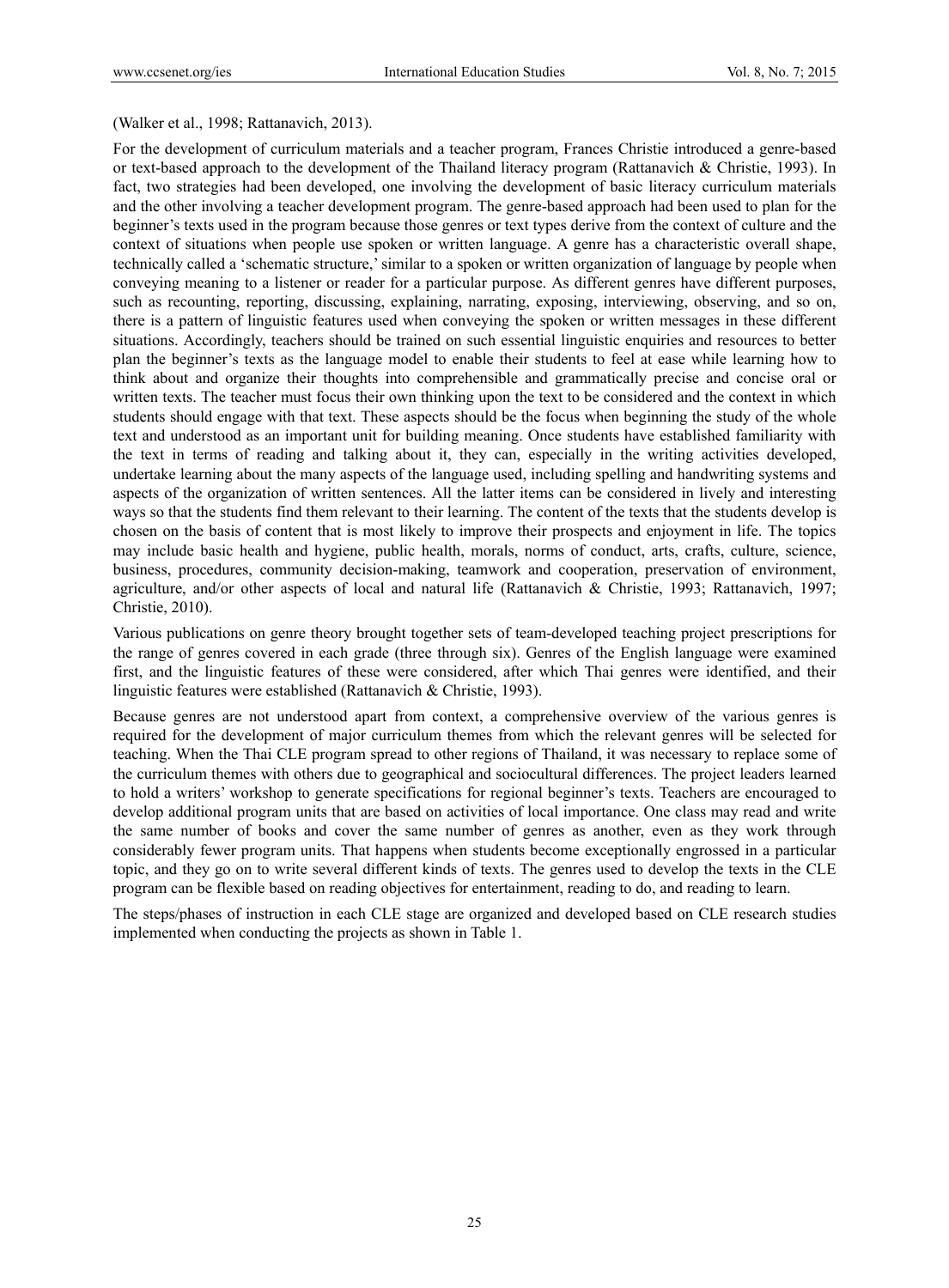| Stage 1                                                                                                                             |                                                                                                                                                                                                                                                                                                                                                                                                                                                           | Stage 2                                                                                                                                                                                                             | Stage 3                                                                                                                                                                                                                                                                                                      |  |  |  |  |  |  |  |
|-------------------------------------------------------------------------------------------------------------------------------------|-----------------------------------------------------------------------------------------------------------------------------------------------------------------------------------------------------------------------------------------------------------------------------------------------------------------------------------------------------------------------------------------------------------------------------------------------------------|---------------------------------------------------------------------------------------------------------------------------------------------------------------------------------------------------------------------|--------------------------------------------------------------------------------------------------------------------------------------------------------------------------------------------------------------------------------------------------------------------------------------------------------------|--|--|--|--|--|--|--|
| A. Text-based Unit                                                                                                                  | B. Activity-based Unit                                                                                                                                                                                                                                                                                                                                                                                                                                    |                                                                                                                                                                                                                     |                                                                                                                                                                                                                                                                                                              |  |  |  |  |  |  |  |
| 1. Shared reading<br>of a starter text.<br>2. Recalling the<br>text, discussing the<br>text, and being<br>involved in<br>role-play. | 1. Sharing the structured experience<br>(introducing each material used and<br>demonstrating how to do or operate the<br>activity with an oral explanation given<br>clearly and slowly, step-by-step).<br>2. Reconstructing the experience (asking)<br>students to orally review the materials used<br>and the steps of how to do or operate the<br>activity before allowing them to do the<br>activity on their own individually or in small<br>groups). | 1. Analyzing<br>the model text.<br>2. Linking the<br>text to personal<br>experience.<br>3. Negotiating a<br>new text.<br>4. Critically<br>analyzing a new<br>text.<br>5. Language<br>activities and<br>elaboration. | 1. Orientation using<br>contextualization, mapping, text<br>organization survey, genre<br>establishment, and dealing with<br>unfamiliar vocabulary.<br>2. Reflections using a format for<br>simple writing.<br>3. Note taking.<br>4. Synthesizing new text.<br>5. Editing.<br>6. Final copy and elaboration. |  |  |  |  |  |  |  |
| 3. Negotiating a group text.                                                                                                        |                                                                                                                                                                                                                                                                                                                                                                                                                                                           |                                                                                                                                                                                                                     |                                                                                                                                                                                                                                                                                                              |  |  |  |  |  |  |  |
| 4. Making a big book.                                                                                                               |                                                                                                                                                                                                                                                                                                                                                                                                                                                           |                                                                                                                                                                                                                     |                                                                                                                                                                                                                                                                                                              |  |  |  |  |  |  |  |

#### Table 1. Phases of instruction in CLE

5. Language activities through games.

Steps 3, 4, and 5 contain activities that are similar to those of the text-based unit in Stage 1. For Stages 2 and 3, the teacher can adapt the language activities to students' age groups and abilities to focus on smaller units of the language, such as pronunciation, idioms, more sophisticated reading activities, writing with different genres, spelling, grammatical points, etc. of texts loosely derived from the 'genre' research of Martin (1984, 1985), Halliday and Martin (1993), and Christie (1987, 1989, 1990, 1993, 2010). Many of the text types chosen as teaching goals were employed in Gray's program at Traeger Park School. However, the final taxonomy of text goals chosen differ somewhat and reflect a perception of the requirements for implementation in Thailand as in the following:

1) Stage 1

- Story books, such as single episode narratives (telling of legends or carrying a moral) and recounts (telling the sequence of events of a student project) (e.g., *Planting Our Rice*).
- Procedural texts or 'how to' books, such as *How to Make a Paper Hat*, or *How to Brush Your Teeth*.
- Expository texts or information books, such as *This is My Hometown*, *My Family*, and books about classes of things (e.g., *Our Book of Birds*).
- Incidental letters, notices, messages, and display texts of various kinds.

## 2) Stage 2

In the genres that continue from the stage 1 level, the beginner's texts become more complex and more sophisticated in both structure and content. The following is an example of the stage 2 program in general.

- Stories with a more complex structure than stage 1, including longer episodic narratives set in another time period.
- Procedural and expository books that have practical uses.
- Brochures and pamphlets those are good for using in a particular community.
- Letters for personal communication.
- Newspaper items, such as reports of local events, advertisements, and cartoons.
- Verse, jingles, and fun with language.

#### 3) Stage 3

The genres at the final stage of elementary school that students need in later life are included in stage 3. For the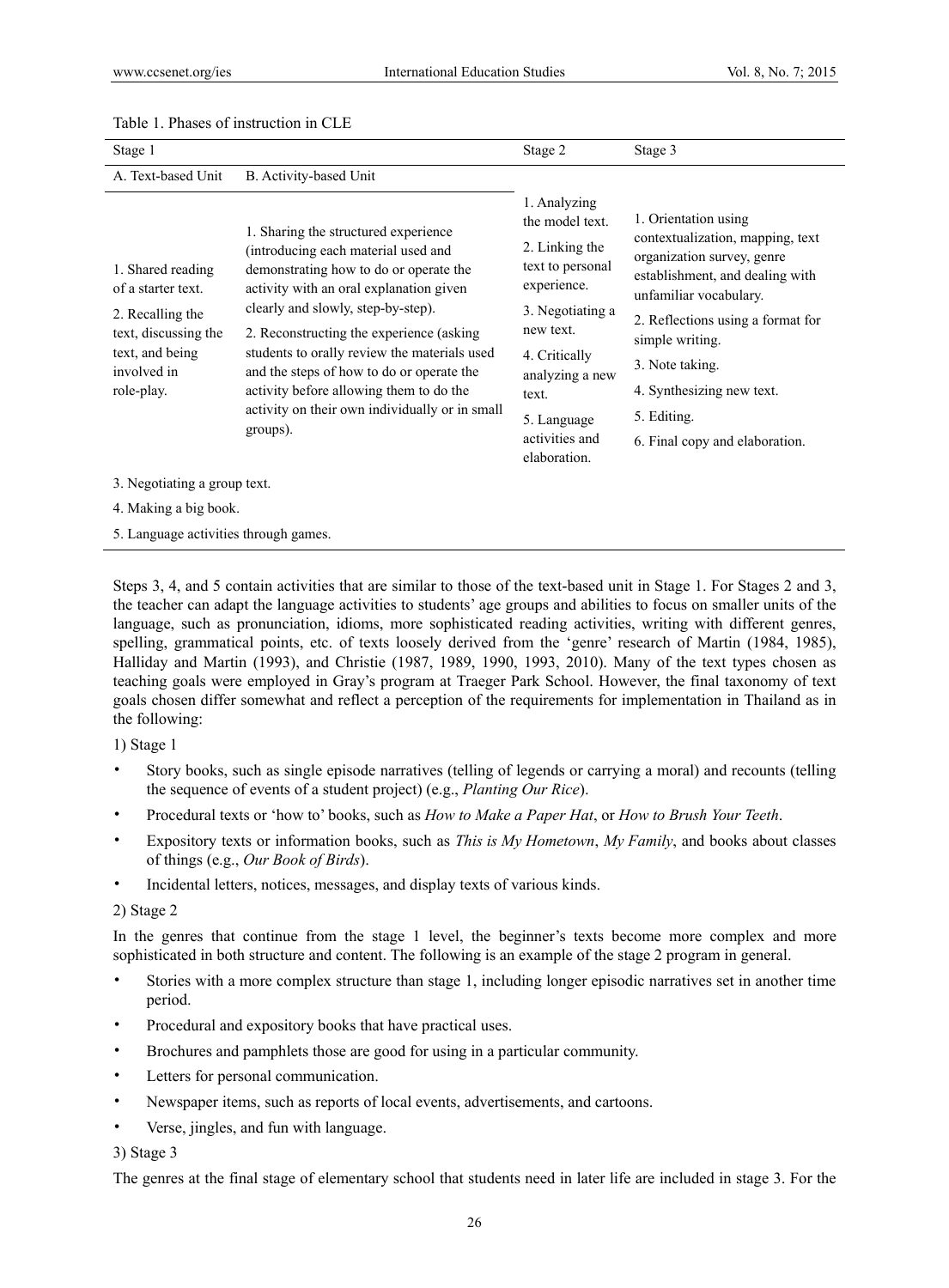secondary school level, students need the types of texts that they are required to study and write at the secondary education level and deal with the texts they are likely to encounter in private and commercial life, such as the following:

- Scientific reports.
- Newspapers and reports.
- Short stories of literary quality or fictional narratives.
- Biographies, travel tales, or factual narratives.
- Plays and films.
- Radio scripts including advertisements.
- Commercial and public documents, such as business letters, invoices, receipts, accounts, timetables, catalogues, user manuals, and governmental forms.
- Reference books, such as dictionaries and encyclopedias.
- Texts used in formal business, meeting minutes, annual reports of community bodies, and speeches.

Ideally, the stage 3 program would spread across all subject areas of the primary school curriculum. In schools, the CLE methodology is likely to spread fairly quickly across other subjects.

## **4. Development Research Studies on the CLE Literacy Project in Thailand**

### *4.1 Initial Pilot Program*

In 1985, a first small action research on the CLE in English was introduced and conducted with third and fourth year students at the primary demonstration school at Srinakharinwirot University. Richard Walker and his colleague, Brendan Bartlett, from the Brisbane College of Advanced Education, which is now Griffith University in Brisbane, Australia, conducted this research. Rattanavich participated in this research and conducted the initial teaching of the CLE approach in English and Thai languages at the demonstration school. Within an action research model, Rattanavich adapted some phases of the original process to make it appropriate to the students' classroom activities.

## *4.2 Second Pilot Program*

In 1987 a further CLE pilot program in the Thai language was conducted in two poor schools in the Surin province in northeastern Thailand, where students had difficulty communicating in the Thai language because they spoke other languages, Laotien and Suay (a dialect of the Cambodian language). Significant results in Thai language development in the two pilot schools were found as well as other personal developments, such as creativity, self-confidence, and responsibility (Rattanavich & Walker, 1987).

The report on the CLE pilot program conducted in Surin was submitted to Rotary International and was proposed to obtain the 3-H grant so that the program could be implemented in a wider area in Thailand for the academic years 1990 to 1995. The project was approved and funded for five years in Thailand for developing the literacy project in the four provinces in the northeast (Surin, Burirum, Chaiyaphum, and Sirsaket). The project was aimed at 800 schools in the area; the program became the lighthouse for other areas in the country (Rattanavich, 2003).

In the program, the key personnel (in-service teachers, teacher supervisors, school administrators, and office of Primary Education advisors) were trained using the CLE techniques in teaching language in the regions. There were 800 project schools selected by the Office of Primary Education Commission, the Ministry of Education. The training programs were text-based and activity based. Expert participants from supervisors, schoolteachers, and other outside experts from the Ministry of Education as well as the Srinakharinwirot University selected the children's books/texts. The CLE teaching theory and teaching techniques were the main topics to be trained year-by-year for all in-service teachers of the project schools in the four provinces for grades one through six. The teacher supervisors of the Office of Primary Education in each region have also been trained in the CLE techniques as well as in coaching and mentoring for follow up, assistance, and evaluation of the trained in-service teachers' performance and achievement. The Rotary Foundation of Rotary International supported the funding of the classroom materials, workshops, and training as well as other expenses for the training, including travelling and meals for the trainer and trainees (Walker, 2000; Rattanavich, 2003).

To conduct the research, the original CLE from Gray's research introduced by Walker was adapted at the model/stage 1 for the beginner or for Thai students with less literacy (grades 1 and 2). Models/stages 2 and 3 for upper grade students or more experienced learners were developed for a higher level of literacy skill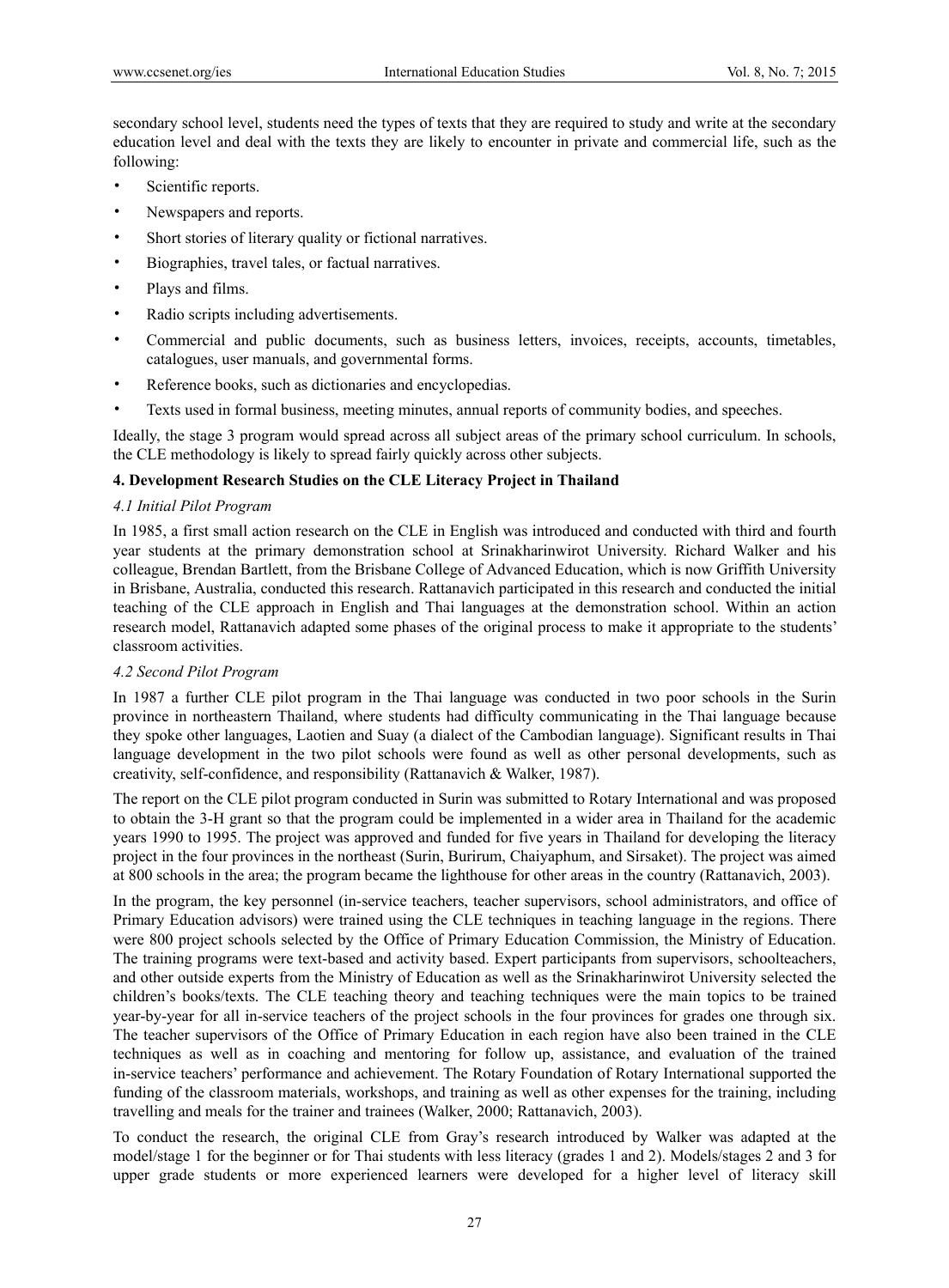# development.

An experimental and control group of students and teachers were randomly drawn from matched pairs of schools, from both language-problem and non-language problem areas of the four northeastern provinces. In each level, the experimental group consisted of 98 teachers (98 classes), with 2,945 students in 44 schools, while the control group consisted of 95 teachers (95 classes), with 2,397 students in 47 schools. Over the academic years from 1988 to 1993, the model 1 CLE program (grades one and two), the model 2 CLE program (grades three and four), and the model 3 CLE program (grades five and six) were used with the experimental group and the traditional program was used with the control group for the academic years from 1990 to 1995. The project was extended to five southern provinces (Songkla, Yala, Pattanee, Narathiwas, and Satool) using the same research plan; the post-test had only the control group design. The instruments used for data collection were pragmatic tests on Thai language communicative performance, a standardized test of Thai language usage at the primary school curriculum level. Questionnaires, structured interviews, and reports from teachers, parents, students, school administrators, supervisors, librarians, and others with expertise in the project as well as the computer program SPSS for the t-test, meta-analysis, percentage calculations, and discourse analysis were used for data analysis (Rattanavich, 2003).

The results from teachers', students', and parents' perspectives in the four northeast provinces and the five provinces in the south demonstrated a significant improvement with regard to students' self-expression, personal development, positive reading and writing attitudes, creative thinking development, and team cooperation skills as well as a decrease in drop-out levels in the project schools in all provinces. Through meta-analysis of all results of the average scores of model 1, model 2, and model 3 on Thai language communicative performance (reading, writing, listening, and speaking), 73% of the students in the control group schools scored lower than the mean score of the students in the experimental schools in the four northeast provinces, and 74% of the students in the control group schools scored lower than the mean score of the students in the experimental group schools in the southern provinces. The projects were so successful that the Thai government expanded the CLE techniques to cover the entire nation (Rattanavich, 1997).

# *4.3 Pilot Program for the Blind Students*

Rattanavich and a team of Rotarians in Cairo, Egypt, started a small action research on the CLE literacy program for blind students. Rattanavich conducted a comparative study on the effects of teaching Thai language to blind students at the Bangkok School for the Blind in Thailand in the 2001 academic year with three levels of students: the second year of kindergarten, first grade, and second grade. The comparative study was between the CLE instruction, which has a strong functional orientation, and the traditional instruction, which emphasizes structural skills (Rattanavich, 2007).

The control group pretest and post-test design was used in the study. A pragmatic test for validating the efficacy of Thai language use and discourse analysis of observation in Thai language use was conducted; the data collected were recorded on the observation forms (with a reliability of 0.80 to 1.00). The t-test (dependent and independent samples) and the Chi-Square test through the SPSS (PC+) were used for statistical data analysis. The findings revealed that (with the exception of one small group in kindergarten) the CLE students performed significantly better in Thai language development than those taught through traditional instruction at a .01 level of confidence. The CLE students had more opportunities than the traditionally taught students for learning, participation, boldness of expression, and the demonstration of emotional intelligence. Teachers showed a greater range of student-centered teaching behaviors in the CLE classes than in the traditional classes relative to modeling thinking, encouragement, and allowing students to evaluate and improve their own work or achievements (Rattanavich, 2007a). See Tables 2 and 3.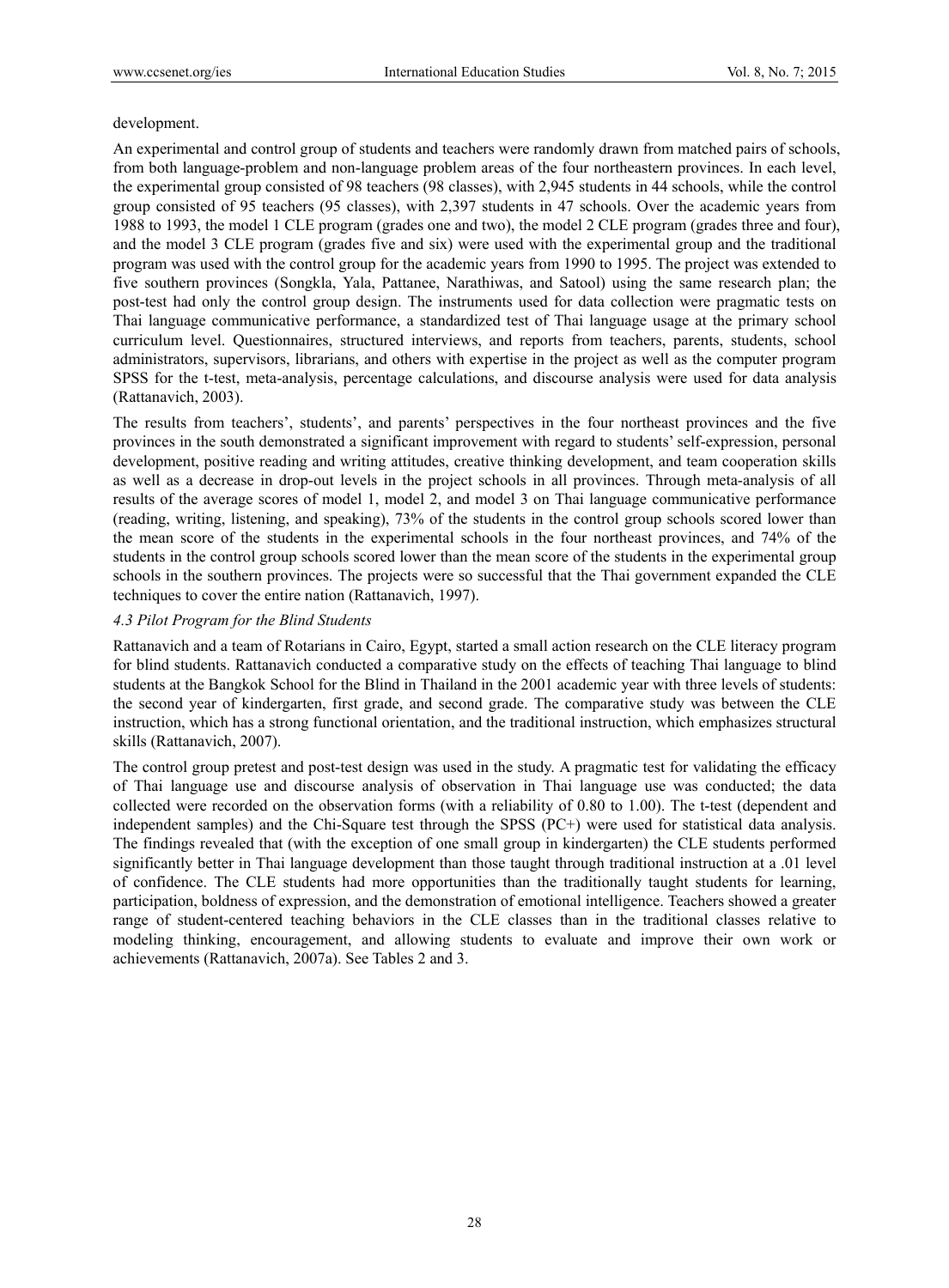|                          |                     | Within Groups       |                |                |             |       |                |                     | <b>Between Groups</b> |           |                 |           |             |  |
|--------------------------|---------------------|---------------------|----------------|----------------|-------------|-------|----------------|---------------------|-----------------------|-----------|-----------------|-----------|-------------|--|
| Class Level              | Tests               | Pre-post Experiment |                |                |             |       |                | Pre-post Experiment |                       |           |                 |           |             |  |
|                          |                     |                     | $\mathbf{X}_1$ | $\mathbf{S}_1$ | $\mathbf t$ | $X_1$ | $\mathbf{S}_2$ | $\mathbf t$         | MD <sub>1</sub>       | $S_{MD1}$ | MD <sub>2</sub> | $S_{MD2}$ | $\mathbf t$ |  |
|                          | Cloze Test          | Pre                 | 2.57           | 2.07           | $3.48*$     | .71   | 1.25           | 2.23                |                       | 2.45      | 2.14            | 2.54      | .80         |  |
|                          |                     | Post                | 5.79           | 1.87           |             | 2.86  | 2.85           |                     | 3.21                  |           |                 |           |             |  |
|                          |                     | Pre                 | 8.00           | 1.83           |             | 6.00  | 2.45           |                     | .50                   | 1.53      | .86             | 2.85      | $-.29$      |  |
| Kindergarten             | Dictation           | Post                | 8.50           | .58            | .87         | 6.86  | 3.69           | .80                 |                       |           |                 |           |             |  |
| $\overline{2}$           |                     | Pre                 | 3.07           | .84            | 1.80        | 3.21  | .70            |                     | .57                   | .07       | .14             | .84       |             |  |
| $(4-5$ years old)        | Interview           | Post                | 3.64           | .48            |             | 3.14  | .38            | $-.23$              |                       |           |                 |           | 1.44        |  |
|                          |                     | Pre                 | 13.64          | 3.15           | 3.99**      | 9.93  | 3.35           | 1.51                | 4.29                  | 2.84      | 2.95            | 5.14      | .61         |  |
|                          | <b>Total Scores</b> | Post                | 17.93          | 2.42           |             | 12.86 | 5.96           |                     |                       |           |                 |           |             |  |
|                          | Cloze Test          | Pre                 | 5.43           | 2.82           | 8.56**      | 5.29  | 5.47           | $6.62**$            | 9.29                  | 2.87      | 7.14            | 2.85      | 1.40        |  |
| Grade 1<br>(6 years old) |                     | Post                | 14.71          | 3.90           |             | 12.43 | 2.99           |                     |                       |           |                 |           |             |  |
|                          | Dictation           | Pre                 | 45.86          | 5.55           |             | 48.71 | 7.63           |                     | 6.43                  | 2.99      | 5.14            | 5.46      |             |  |
|                          |                     | Post                | 52.29          | 4.35           | 5.69**      | 53.86 | 4.56           | 2.49*               |                       |           |                 |           | .55         |  |
|                          | Essay               | Pre                 | 14.43          | 3.60           | 4.38**      | 14.57 | 3.36           | $-.83$              | 4.57                  | 2.76      | $-1.43$         | 4.54      | 2.99*       |  |
|                          |                     | Post                | 19.00          | 4.62           |             | 13.14 | 4.85           |                     |                       |           |                 |           |             |  |
|                          | Interview           | Pre                 | 14.46          | 4.14           | $3.81**$    | 15.86 | 3.85           | 1.80                | 5.93                  | 4.12      | 2.71            | 3.99      | 1.48        |  |
|                          |                     | Post                | 20.57          | 1.81           |             | 18.57 | 2.15           |                     |                       |           |                 |           |             |  |
|                          | <b>Total Scores</b> | Pre                 | 80.36          | 11.28          |             | 84.43 | 14.43          | $3.51*$             | 26.21                 | 8.23      | 13.57           | 10.23     | $2.55*$     |  |
|                          |                     | Post                | 106.57         | 9.61           | $8.43**$    | 98.00 | 7.94           |                     |                       |           |                 |           |             |  |
|                          |                     | Pre                 | 5.38           | 4.60           |             | 10.86 | 4.67           |                     |                       |           |                 |           | 2.06        |  |
|                          | Cloze Test          | Post                | 19.50          | 5.04           | $8.66**$    | 19.86 | 4.78           | 4.73**              | 14.13                 | 4.61      | 9.00            | 5.03      |             |  |
|                          |                     | Pre                 | 53.75          | 6.04           |             | 55.86 | 6.99           | 1.18                |                       |           |                 | 1.60      | $2.86*$     |  |
|                          | Dictation           | Post                | 58.88          | 4.16           | $3.61**$    | 56.57 | 5.86           |                     | 5.13                  | 4.02      | .71             |           |             |  |
| Grade 2                  |                     | Pre                 | 15.00          | 3.78           | 3.82**      | 13.29 | 6.99           | .80                 | 5.00                  | 3.70      | 1.29            |           | 1.81        |  |
| (7 years old)            | Essay               | Post                | 20.00          | .93            |             | 14.57 | 3.69           |                     |                       |           |                 | 4.23      |             |  |
|                          | Interview           | Pre                 | 7.19           | .65            | $2.82*$     | 6.29  | 1.58           | 2.21                | 1.19                  | 1.19      | 1.57            | 1.88      | $-.48$      |  |
|                          |                     | Post                | 8.38           | .92            |             | 7.86  | .69            |                     |                       |           |                 |           |             |  |
|                          | <b>Total Scores</b> | Pre                 | 81.31          | 11.87          | $9.90**$    | 86.29 | 12.40          | $4.12**$            | 25.44                 | 7.27      | 12.57           | 8.06      | $3.25**$    |  |
|                          |                     | Post                | 106.75         | 8.08           |             | 98.86 | 11.98          |                     |                       |           |                 |           |             |  |

| Table 2. Summary of the comparison between the experimental and control groups of blind students' Thai |  |  |  |  |  |  |
|--------------------------------------------------------------------------------------------------------|--|--|--|--|--|--|
| language performance development (literacy skills) using t-test (dependent & independent samples).     |  |  |  |  |  |  |

 $\overline{X}^1$  = Average Scores of Experimental Group,  $\overline{X}^2$  = Average Scores of Control Group, S<sup>1</sup> = Standard Deviation of Experimental Group,  $S^2$  = Standard Deviation of Control Group,  $MD^1$  = Average Differences Scores of Experimental Group,  $MD^2$  = Average Differences Scores of Control Group,  $S_{MD1}$  = Standard Deviation of Different Scores in the Experimental Group,  $S_{MD2}$  = Standard Deviation of Different Scores in the Control Group,  $t = Test of Significance, * = .05$  Level of Significance, \*\* = .01 Level of Significance.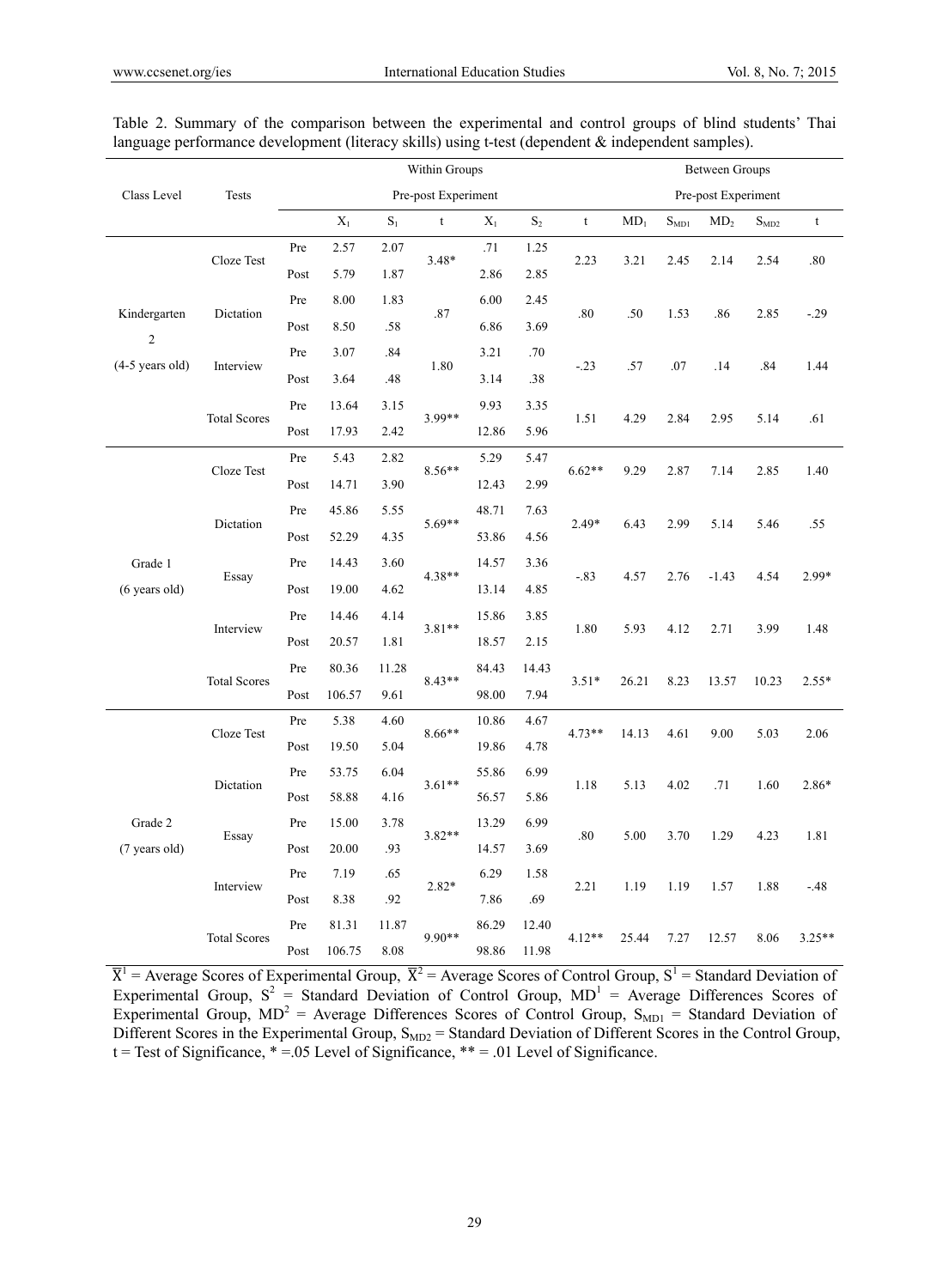| <b>Observed Behaviors</b>                                                                                                   |                | Kindergarten 2 |          |                | Grade 1          |           | Grade 2        |                |          |  |
|-----------------------------------------------------------------------------------------------------------------------------|----------------|----------------|----------|----------------|------------------|-----------|----------------|----------------|----------|--|
| 1. Learning Behaviors                                                                                                       |                | O <sub>2</sub> | $X^2$    | O <sub>1</sub> | O <sub>2</sub>   | $X^2$     | O <sub>1</sub> | O <sub>2</sub> | $X^2$    |  |
| 1.1 Classroom Participation                                                                                                 | 1183           | 757            | 93.54**  | 1235           | 793              | 96.33*    | 1110           | 969            | 18.89**  |  |
| 1.2 Boldness of Expression/Initiation                                                                                       | 312            | 250            | $6.84*$  | 119            | 73               | $11.02**$ | 273            | 186            | 81.39**  |  |
| 2. Emotional Intelligence                                                                                                   |                |                |          |                |                  |           |                |                |          |  |
| 2.1 Self-control                                                                                                            |                | 78             | 34.73**  | 289            | 253              | 3.68      | 45             | 16             | 13.79**  |  |
| 2.2 Sympathy to Others                                                                                                      |                | 563            | 205.13** | 714            | 480              | 45.86**   | 615            | 432            | 31.99**  |  |
| 2.3 Responsibility                                                                                                          | 101            | 37             | 29.68**  | 92             | 48               | 80.67**   | 31             | 11             | $9.52**$ |  |
| 2.4 Self-esteem                                                                                                             |                | 13             | 16.86**  | 20             | 8                | $5.14*$   | 82             | 52             | $6.72**$ |  |
| 2.5 Making Decisions and Problem<br>Solving                                                                                 | $\overline{4}$ | $\overline{2}$ | 0.67     | 8              | $\boldsymbol{0}$ | $8.00**$  | 8              | $\mathbf{1}$   | $5.44*$  |  |
| 2.6 Learning Enjoyment                                                                                                      | 84             | 55             | $6.05*$  | 63             | $\overline{7}$   | 44.80**   | 70             | 12             | 41.02**  |  |
| 3. Teachers' Behaviors Stressing Student-Centeredness                                                                       |                |                |          |                |                  |           |                |                |          |  |
| 3.1 Modeling Thinking                                                                                                       | 706            | 528            | 28.68**  | 694            | 445              | 54.43**   | 982            | 706            | 45.13**  |  |
| Allowing<br>3.2<br>students<br>to<br>independently apply their learning<br>knowledge<br>their<br>through<br>own<br>thoughts | 261            | 127            | 46.28**  | 361            | 155              | 82.24**   | 91             | 45             | 15.56**  |  |
| 3.3 Motivating Students in Learning                                                                                         | 289            | 126            | 64.02**  | 154            | 74               | 28.07**   | 122            | 80             | $8.73**$ |  |
| 3.4 Reinforcing Encouragement                                                                                               | 200            | 19             | 0.26     | 141            | 67               | 26.33**   | 268            | 160            | 27.25**  |  |
| 3.5<br>Allowing<br>students<br>to<br>evaluate/improve<br>achievements/learning by themselves                                | 20             | 10             | 3.33     | 15             | 10               | 1.00      | 140            | 42             | 52.77**  |  |

Table 3. Summary of the comparison between the frequency of students' learning behaviors, emotional intelligent and teachers' behaviors stressing student-centered approach in the experimental and control groups using Chi-Square

 $O_1$  =Average of Frequency of Experimental Group,  $O_2$  = Average of Frequency of Control Group,  $X^2$  = Chi-Square Value.

# *4.4 Meta-Analysis of CLE Research Studies (Model 1-3) All Over Thailand*

To synthesize the effectiveness (an effect size) of the CLE instruction in both Thai and English in all types of CLE models/stages as the treatment compared to the traditional instruction, a meta-analysis was done on 76 graduate students' research studies on the CLE instruction in Thai and English programs at kindergarten, primary, and secondary levels with similar research designs, clear statistical analysis, and dependent variables on language performance, attitudes, and personality development during 1989 to 2004. It was found that students in the CLE program in both Thai and English using models 1, 2, and 3 showed a much higher percentage of achievement in language performance than those taught through a traditional teaching program: 98.30% ( $\overline{d}$  = 2.12) for the kindergarten level, 97.44% ( $\overline{d}$  = 1.95) for grades one to two (model 1), 93.45% ( $\overline{d}$  = 1.51) for grades three to four (Model 2), and 72.57% ( $\overline{d}$  = 0.60) for grades five to six (Model 3) in the Thai language program and 99.99% ( $\overline{d}$  = 8.55) for grades one to two (Model 1), 99.55% ( $\overline{d}$  = 2.61) for the secondary level, grades seven to eight (Model 1), 99.97% ( $\overline{d}$  = 3.40) for grades nine to ten (Model 2), and 94.52% ( $\overline{d}$  = 1.60) for grades eleven to twelve (Model 3) in the English program. Significant results were also found on attitudes in learning and personal development of students taught through the CLE method compared to the traditional instruction (Rattanavich, 2007b).

#### *4.5 Latest Replicated Study on CLE Model 3*

Piyapong Promnont (Promnont & Rattanavich, 2015) conducted a study on the development of reading, creative writing abilities, and satisfaction of eleventh grade students taught through the concentrated language encounter instruction method, CLE model III. One experimental group time series design was used, and the data was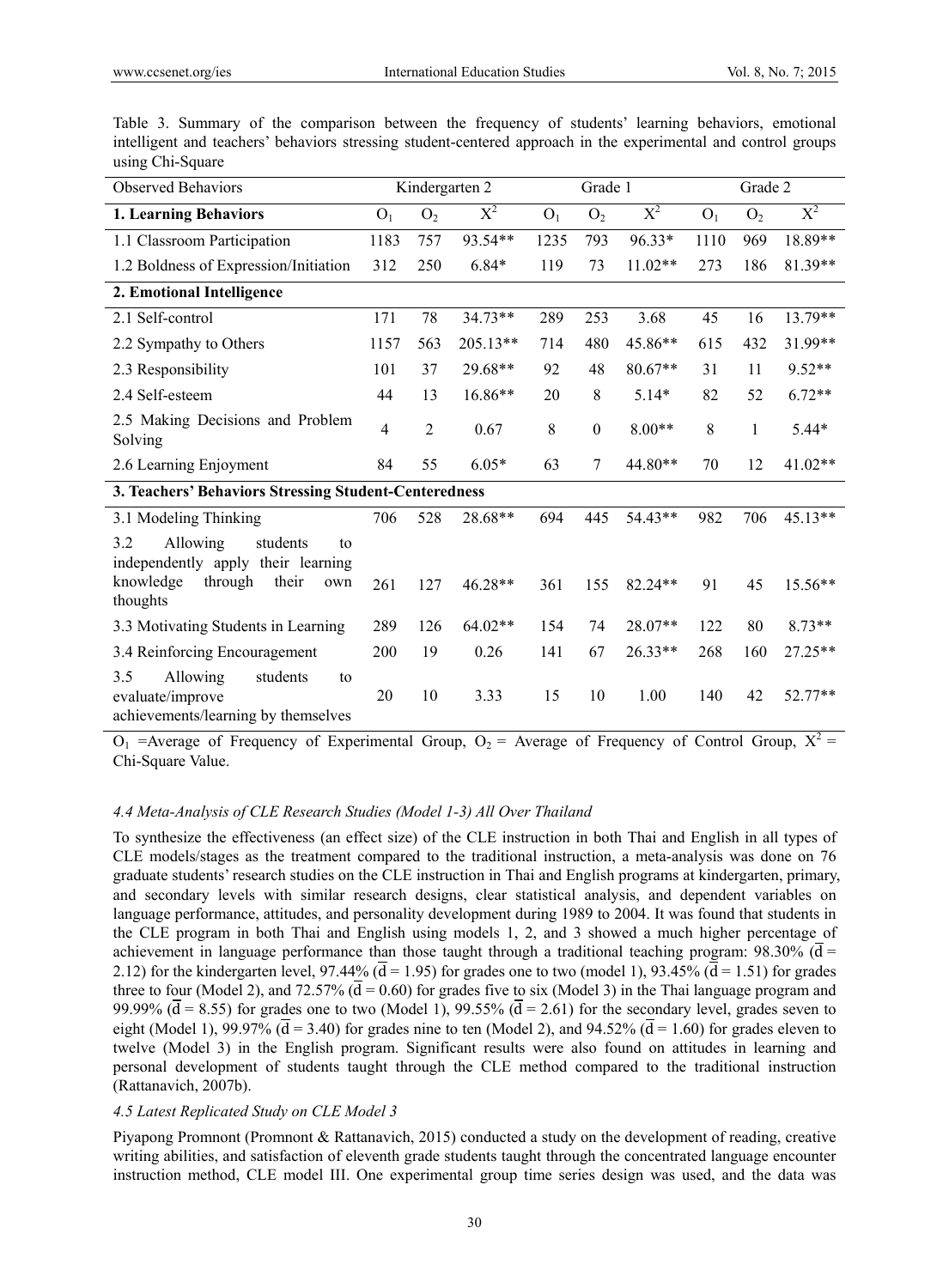analyzed by MANOVA with repeated measures, *t*-test for one-group samples, and basic statistical and line figures in the study. The study's results demonstrated that the experimental group had significantly higher development in English reading and creative writing at a .001 level and registered significantly at a much higher satisfaction at a .001 level, as depicted in Figure 2. g2015



Figure 2. Comparison of the development in reading and creative writing of the experimental group

# **5. The Development of the CLE Approach to Teacher Training and Dissemination: Lighthouse Strategies** in the Literacy Implementation Model

The CLE teaching models developed in the program have been successfully extended to all provinces in Thailand. Through the financial support from Rotary International, The World Bank, UNESCO, and UNICEF, more than ten countries around the world, including Lao PDR, the Philippines, Bangladesh, Nepal, India, Malaysia, Egypt, Turkey, South Africa, Brazil, and the USA have been sending their key-personnel project coordinators and technical coordinators to be trained in Bangkok since 1998. They have returned to their respective countries to implement their own CLE program in many areas and have successfully replicated the lighthouse strategies as conducted in Thailand in many types of CLE programs with the same satisfactory positive results in language development and personal development. Programs, such as Adult Literacy and Street Children Literacy in Turkey, Egypt, India, and South Africa; school-based programs, as in Nepal, Bangladesh, Egypt, Nigeria, the Philippines, Malaysia, India, Brazil, and South Africa; and the disabled learner programs, as in Nigeria and Egypt have been implemented. The trained key personnel have become the resource training leaders in different areas using their own successful areas as centers of the lighthouse literacy program for dissemination (Donald & Forrester, 2003; Andzayi, Deshi, Nengal, & Pyelshak, 2003; Gomwalk, 2003; Rotary International, 2009). In addition, many research studies on the CLE literacy in Thailand and elsewhere have shown the same results (i.e., learners are able to communicate in both spoken and written language well within three months for the mother tongue and within six months for the nonnative language on the basis of five hours of learning time per week) (Rotary International, 2009; Rattanavich, 2013).

# 5.1 Lighthouse Strategies

The lighthouse strategies used to spread the literacy project using the CLE approach are listed below.

The preparation stage includes the following:

- Surveying the needs of literacy training in the area.
- Targeting the beneficial group and selecting the project schools by the Provincial Office of Primary Education Commission of the Ministry of Education.
- Organizing and appointing the administrator team: Project Liaison and Project Teacher supervision.
- Planning material development and creation of beginner books/texts by children's book experts/writers recommended by Srinakharinwirot University and the Minister of Education.
- · Planning the CLE key personnel training (school administrators and provincial administrators, teacher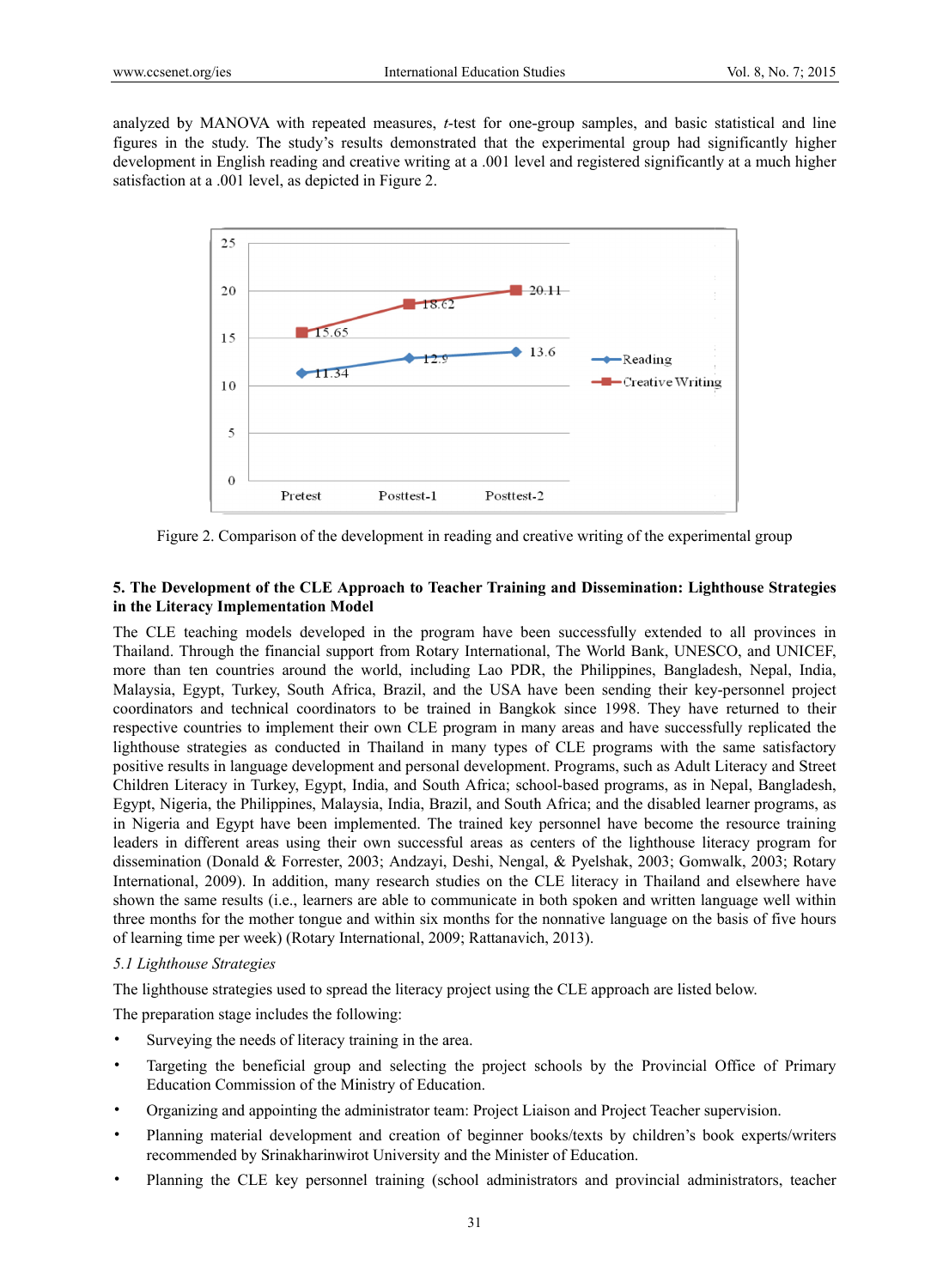supervisors, and in-service teachers in the project schools.)

• Constructing tools for follow-up/evaluation planning for outsider teams (local Rotarians), teacher supervisors, school administrators, and project in-service teachers.

The main content in the CLE train the trainer programs at each model/stage cover the following topics:

- Goals and objectives of the training program.
- Theory and practices of the CLE approach in a particular model/stage.
- The CLE phases of instruction and techniques in a particular model/stage.
- Materials used in each model/stage: beginner texts, activities, teacher manuals, and teaching equipment/materials.
- Classroom management, group learning processes, classroom problem solving.
- Continuous phase-by-phase teaching demonstrations with the students' sampling group for different levels in each model/stage by the team training leader.
- Group teaching practice for the trainees (key personnel).
- Feedback and discussion of each phase of instruction after teaching demonstrations and group teaching practice.
- Particular important topics concerning theoretical assumptions, teaching techniques, and learning activities in each model/stage, such as scaffolding techniques, role-playing, language games, and songs (model/stage 1); workshops on top-level structure, genre analysis, integrated or cross-curriculum designs; elaboration of language activities.
- Language testing (pragmatic tests), evaluation, and assessments.
- Review of the instructional process; questions and answers about difficulties and other teachers' and students' problem solving, such as effective lesson plans, classroom/action research, and so on.
- Follow-up sessions after the training, such as forums, displaying classroom students' activities, visiting the CLE actual classes in different areas, and so on.
- Rewards and recognition program (optional).

#### *5.2 Teacher Training Strategies*

The teacher training strategies used in the CLE program are concerned with the following principles:

- The CLE techniques should be taught in a phase-by-phase demonstration usually by the trainer. The methodology should be developed with the students.
- If possible the sampling group of students for the demonstration should be drawn from a school where workshop participation is encouraged. Feedback, discussion, and additional explanations should be done after the demonstration between the trainer and trainees.
- The demonstration should be followed by what is called 'return teaching' whereby the workshop participants teach the phase that has been demonstrated under the supervision of the group trainers.
- Demonstrating with students from their own school proves that their own students can react just as well, and 'return teaching' with other students from the same school confirms that they (not just teachers with rare teaching talents) can achieve the same results.

Keeping to the general principles outlined above for training in the CLE method, the training workshops usually conform to what is now generally accepted as the most effective sequence for preparing teachers to implement a new teaching approach as follows:

1) Evocation: Calling upon what the teachers already have knowledge on regarding current problems in teaching for real-life purposes, how students learn the language, other matters related to the current type of project and program, and the need for fundamental changes in approach.

- 2) Demonstrating the methodology.
- 3) Analysis of what is happening in the new teaching sequence.
- 4) Practice teaching: 'return teaching' by the workshop participants.
- 5) Planning the implementation of the new techniques within teachers' classrooms.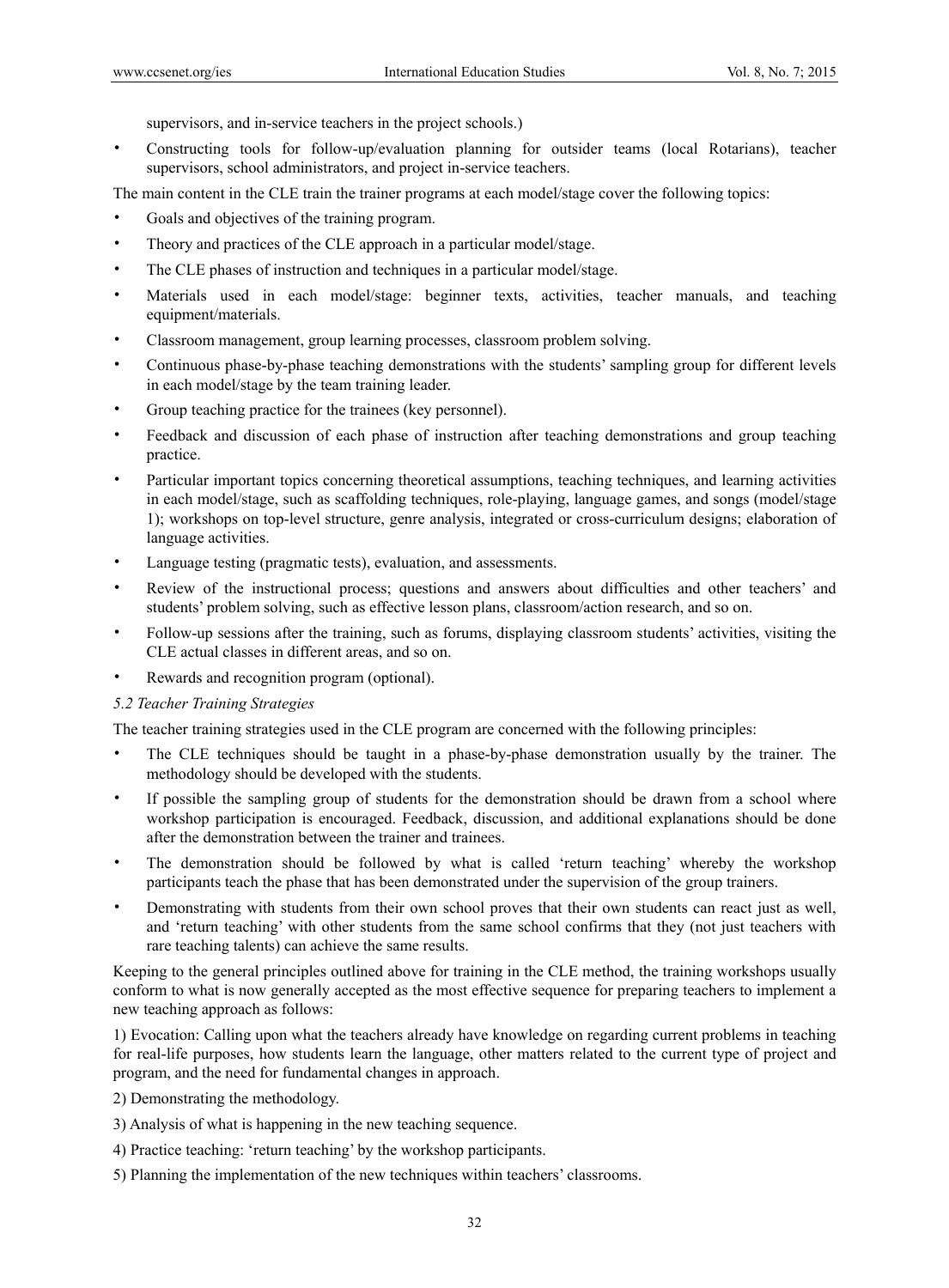6) Implementation: Teachers use the new teaching techniques with their own students, as soon as they return to their schools.

7) Follow–up: The teachers report on the implementation of the new techniques in periodic follow-up seminars at home centers, usually at least twice a year. They report and discuss such things as their own reactions to its use, the response from students, plans for the future, and recommendations for future teaching. They also provide feedback and guidance on the conduct of the project.

Teams of trainers and training workshops are an integral part of developing the pool of experienced, skillful, and knowledgeable local educators that enable the province or even the country to upgrade its language teaching from its own resources. As time passes and their value to the province or division becomes more obvious, they are truly the key personnel to further the progress in literacy teaching, especially in the different contexts of language teaching. Lighthouse strategies can perform effectively and sustainably.

# *5.3 The Structure of Program Cooperation and Leadership*

The successful lighthouse CLE literacy program in Thailand had been operated through a model of cooperation and leadership as shown in Figure 3.



Figure 3. Lighthouse literacy strategies

As the main lighthouse literacy project in Thailand began, three leadership groups emerged: a national coordinating committee, a central project team, and provincial project teams. The national coordinating committee consisted of senior representatives of Rotary International, of the Ministry of Education, of the Srinakharinwirot University, and of the central project team, respectively. The central project team consisted of University staff, officers from the Ministry of Education, and Rotary leaders in Thailand. Throughout a five-year period, this team carried immediate responsibility for the coordination of all aspects of the project. Key personnel from provincial officers of the Ministry of Education (in-service teachers, supervisors, and school and provincial administrators) managed the project within their own provinces. That included making local arrangements for training and follow-up seminars and for week-to-week administration and supervision of the work in the schools. When extension training began in the third year of the project, regional teacher trainers also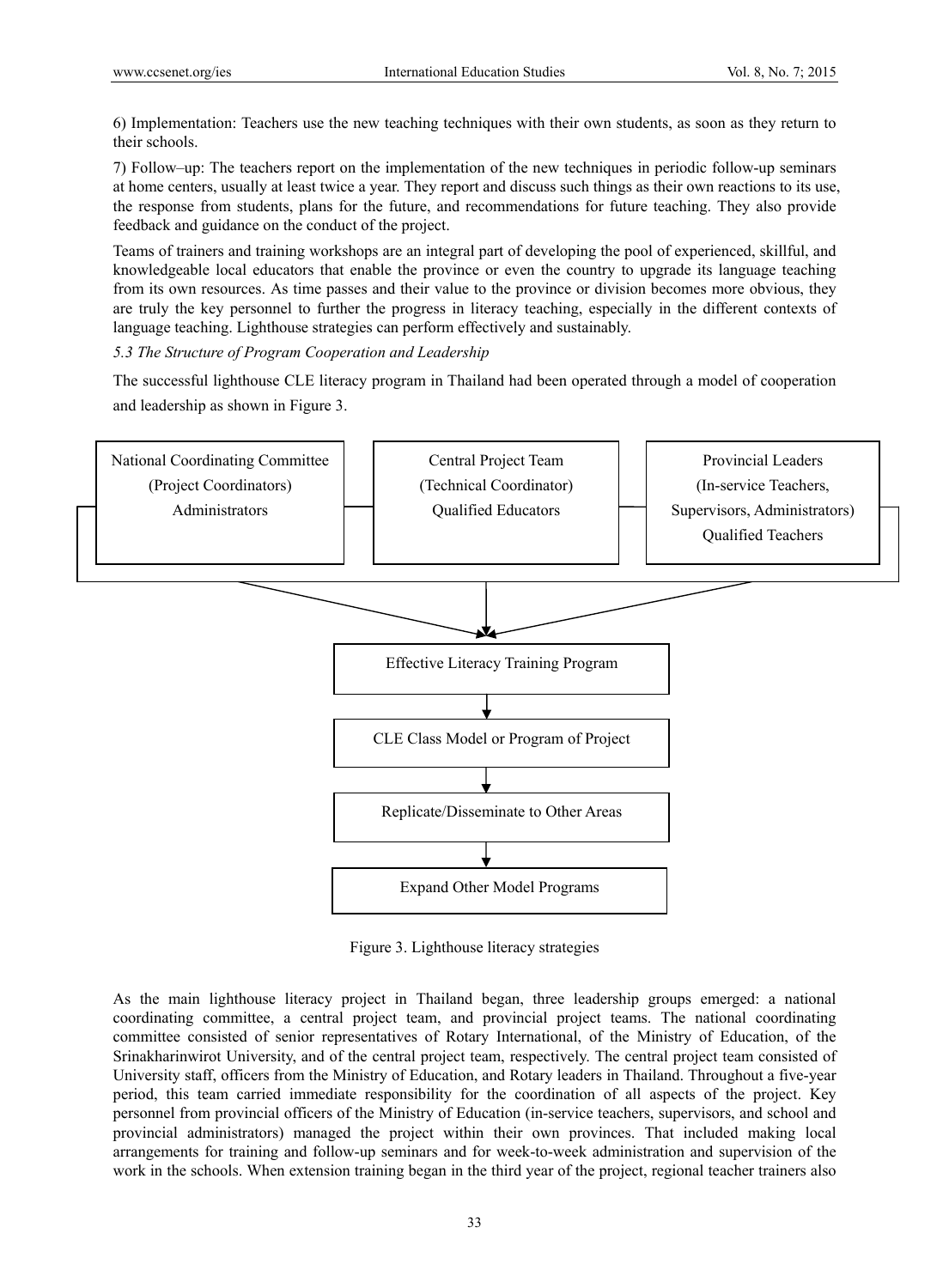became available in each province.

Members of the central project team were trained by experts or resource persons invited from abroad (Australia, England, and America) and from Thailand. When those members became familiar with the current theory and practice in literacy teaching and literacy program development, they trained the key personnel and the provincial leaders from the provinces with the assistance of the resource persons. As the program spread to further regions of the country, officers who had been appointed by the Ministry of Education to oversee the work in each major region were also given the training by the central project team.

The success of this large-scale work in Thailand indicates that this is a model of language curriculum that has much to be commended, both for its important theoretical bases, and for the example it provides as a collaborative effort between funding agencies and the State of Education.

## **6. Conclusion and Implications**

It has been found through continuity and long-term commitment of the team using the CLE lighthouse literacy strategies that the integrated dynamic group learning process based on text-based and activity-based units developed in the curriculum covers all the needs for alleviating mass illiteracy and reaching the goal of life-long education on topics, such as vocational skills, creativity, democratic thinking, problem solving, ethics and morality learning, multiple intelligence use, sharing and helping others, personality development, and responsibility. The CLE approach in teaching literacy has become one of the best, inexpensive, practical literacy educational programs that can be adapted to different languages and cultures to overcome illiteracy problems around the world that affect people's long-term lives by socially, economically, and politically improving their lives. The teaching process allows students to have more opportunities to construct for themselves knowledge and experiences in life skills more autonomously and in a democratic manner under the cooperative and interactive learning process with the teacher's assistance and consultancy. In addition, analyzing the learning types of the CLE approach according to the four pillars of successful education suggested by Delors (1998), CLE encompasses learning to know (expanding students' knowledge and understanding), learning to do (involving students in practical activities and vocational skills using real life experiences), learning to live together(allowing students to learn through a dynamic group process to experience their reading, writing, listening, and speaking around core activities), and learning to be (offering students opportunity to develop their intellect, judgment, ability, creativity, feelings, relationships, and imagination).

Any effective CLE classroom can become an effective center of learning for other interested teachers, educators, or parents who can observe and study the methods and techniques under the coaching and mentoring of successful teachers. Any other literacy supportive programs in schools or communities should be considered to strengthen the lighthouse program, such as classroom libraries, community mobile libraries, school clinical reading centers, parental training (CLE at home), and innovative computer assisted programs.

#### **Acknowledgements**

The author gratefully acknowledges Dr. Richard Walker, Dr. Brian Gray, Past Rotary International Director Noraseth Pathmanand, Professor Frances Christie, Professor John Oller, and Dr. Nea Dore as well as The Rotary Foundation of Rotary International and Srinakharinwirot University for constant advice, assistance, and financial support in lighthouse literacy projects for all.

## **References**

- Andzayi, C., Deshi, P., Nengal, S., & Pyelshak, D. (2003). Lesson learned from a Concentrated Language Encounter Pilot Project in Nigeria. In E. Arua (Ed.), *Reading for all in Africa: Building communities where literacy thrives* (pp. 158-160). Newark, DE: International Reading Association.
- Asher, J. J. (2003). *Learning another language through actions: The complete teacher's guidebook* (6th ed.). Los Gates, California: Sky Oaks Production.
- Bruner, J. (1983). *Child's Talk: Learning to Use Language*. Oxford: Oxford University Press.
- Bruner, J. (1986). *Actual Minds, Possible Worlds*. Cambridge, MA: Harvard University Press.
- Cazden, C. B. (1977). Concentrated versus contrived encounters: Suggestions for assessment in Early Childhood. In A. Davies (Ed.), *Language and Learning in Early childhood*. London: Heinemann.
- Christie, F. (1987). Young children's writing: From spoken to written genre. *Language and Education, 1*(1), 3-13. http://dx.doi.org/10.1080/09500788709541204
- Christie, F. (1989). *Curriculum Genres in Early Childhood Education: A Case Study of Writing Development*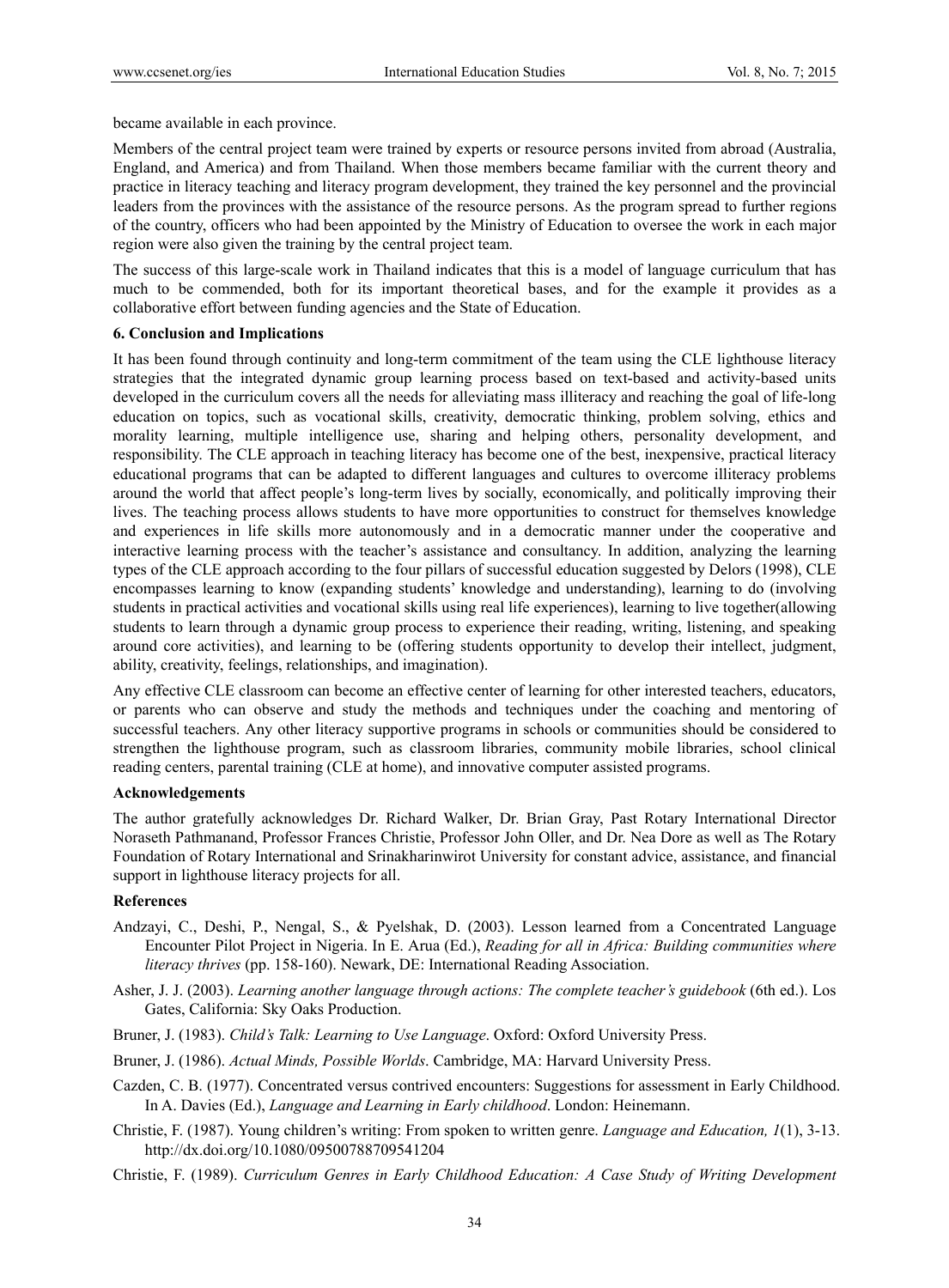(PhD. thesis, University of Sydney: Unpublished).

- Christie, F. (1990). *The Changing Face of Literacy*. In Literacy for a Changing World (pp. 1-22). Hawthorn, Victoria: Australian Council for Educational Research.
- Christie, F. (1993). Text as curriculum and as technology: A systematic functional linguistic perspective. In B. Green (Ed.), *Curriculum Technology and Textual Practice. Geelong*. Victoria: Deakin University Press.
- Christie, F. (2010). *School Discourse: Learning to Write Across the Years of School* (Bloombury Discourse). London: Continuum.
- Christie, F. (2012). *Language Education throughout the School Years: A Functional Perspective*. Wiley-Blackwell Publishing.
- Delors, J. (1998). *Learning: The treasure within* (Revised edition of the report to UNESCO of the International Commission on Education for the Twenty-first Century). Paris: UNESCO.
- Donald, D., Condy, J., & Forrester, J. (2003). Literacy Development: Lessons Learned from a Pilot Concentrated Language Encounter Project in South Africa. In E. Arua (Ed.), *Reading for all in Africa: Building communities where literacy thrives* (pp. 149-157). Newark, DE: Reading Association.
- Gomwalk, N. (2003). My Experience Using a Concentrated Language Encounter to Develop Literacy Skills in Persons with Learning Handicaps. In E. Arua (Ed.), *Reading for all in Africa: building communities where literacy thrives* (pp. 161-165). Newark, DE: International Reading Association.
- Goodman, K., Goodman, Y., & Bird, L. B. (Eds.). (1990). *The Whole Language Catalog*. Santa Rosa, CA: American School Publishers.
- Gray, B. (1980). *Developing Language and Literacy with Urban Aboriginal Children: A First Report on the Traeger Park Project*. Canberra: Curriculum Development Centre.
- Gray, B. (1984). Helping children to become language learners in the classroom. In P. Kidston, & D. Patullo, (Eds.), *Reading and Writing: Implications for Teaching*. Brisbane, Queensland: Meanjin Reading Council of Australian Reading Association.
- Gray, B. (1985). Helping children become language learners in the classroom. In F. Christie (Ed.), *Aboriginal Perspectives on Experience and Learning: The Role of Language in Aboriginal Education* (pp. 87-104). Geelong, Victoria: Deakin University Press.
- Gray, B. (1987). How 'natural' is language teaching? Employing holistic methodology in the classroom. *Australian Journal of Early Childhood, 12*(4), 3-28.
- Gray, B. (1998). *Accessing the Discourses of Schooling. English Language and Literacy Development with Aboriginal Children in Mainstream Schools* (Ph.D. thesis, University of Melbourne).
- Gray, B. (2007). *Accelerating the Literacy Development of Indigenous Students*. Darwin: Charles Darwin University Press.
- Gray, B. (2014). *The Traeger Park Project: Developmental Outline*. Accelerated Literacy Practitioners Association of Australia (ALPAA). Retrived from http://www.alpaa.com.au/resources/publications
- Halliday, M. A. K. (1975). *Learning How to Mean: Explorations in the Development of Language*. London: Edward Arnold. http://dx.doi.org/10.1016/b978-0-12-443701-2.50025-1
- Halliday, M. A. K., & Martin, J. (1983). *Writing Science: Literacy and Discursive Power*. London: The Falmer Press.
- Heath, S. B. (1982). What no bedtime story means: Narratives at home and school. *Language in Society, 11*, 49-78. http://dx.doi.org/10.1017/S0047404500009039
- Heath, S. B. (1983). *Ways with Words*. Cambridge: Cambridge University Press.
- Martin, J. (1984). Language, register and genre, In, F. Christie (Ed.), *Children Writing: Reader* (pp. 21-30)*.* Geelong, Victoria: Deakin University Press (ECT 418 Language Studies).
- Martin, J. (1985). *Factual Writing: Exploring and Challenging Social Reality*. Geelong, Victoria: Deakin University Press (Republished in Language Education Series. Oxford: Oxford University Press, 1989).
- Ministry of Education, Thailand. (2009). *Focus on Quality Improvement in Education in 2009*. Retrieved from http://www.en.moe.go.th/docs/EducationThailandProgress.pdf
- Ninio, A., & Bruner, J. (1978). The achievement and antecedents of labeling. *Journal of Child Language, 5*(1),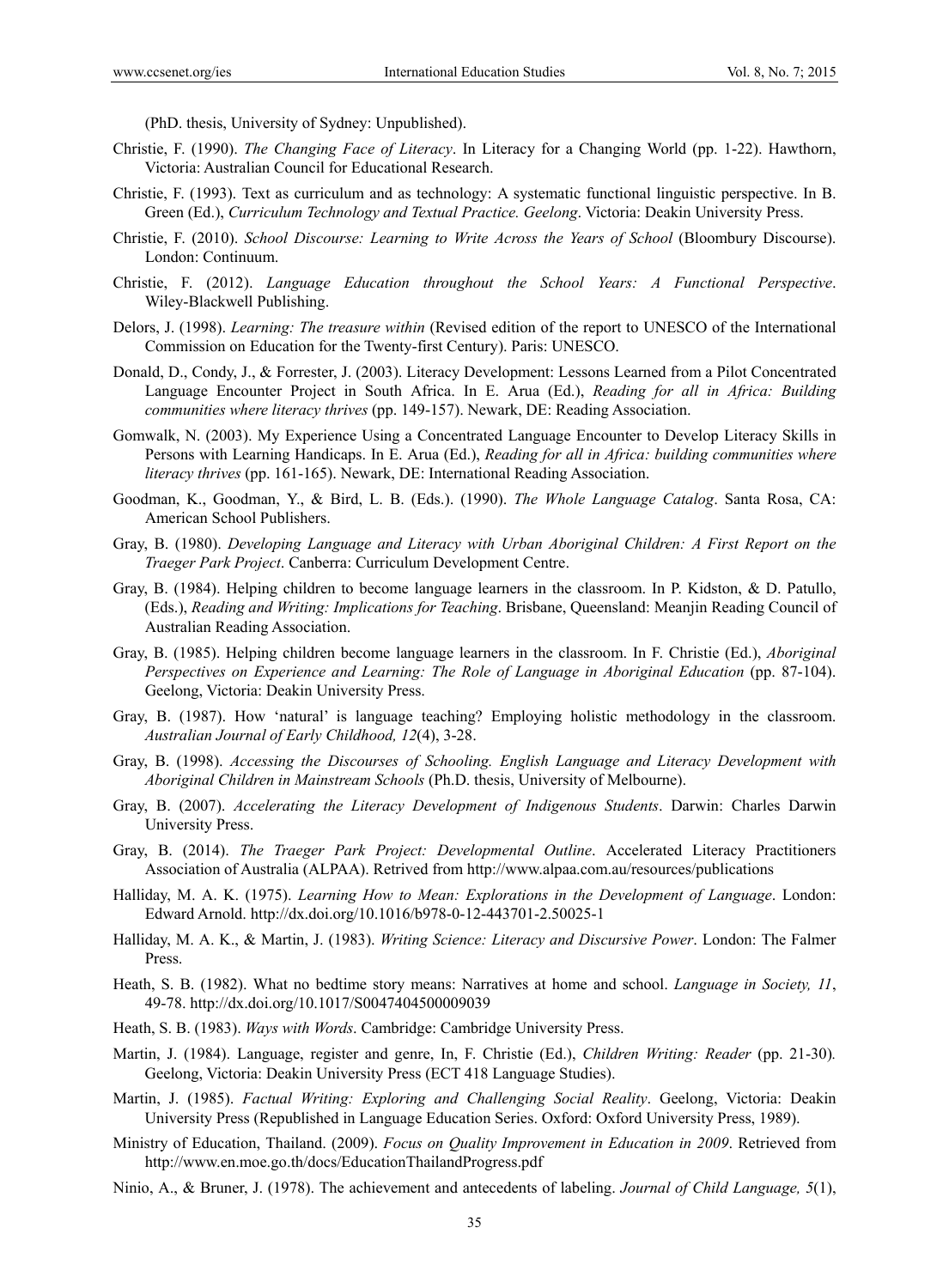1-15. http://dx.doi.org/10.1017/S0305000900001896

- OECD. (2014, December 16-17). *Thailand Seminar on Financial Inclusion and Financial Literacy in Asia*.
- Promnont, P., & Rattanavich, S. (2015). Concentrated Language Encounter Instruction Model 3 in Reading and Creative Writing Abilities. *Journal of English Language Teaching, 8*(5), 1-10. http://dx.doi.org/10.5539/elt.v8n5p1
- Rattanavich, S. (1987). *A report on a concentrated language Encounter literacy program at Srinakharinwirot University: An action research*. A paper presented at the RELC Regional Seminar, Singapore.
- Rattanavich, S. (1988). *A pilot project on Reading Development in Thailand: Teaching Thai language to the non-native students with language learning difficulty in the North East*. Bangkok: Center of Research and Language Teaching Development at the Faculty of Education, Srinakharinwirot University.
- Rattanavich, S. (2003). A report on the Development of Thai Language Teaching through the Concentrated Language Encounter Project, 1988-1995. *Journal of Education Research, Faculty of Education, Srinakharinwirot University, 30*, 86-94.
- Rattanavich, S. (2007a). The Effects of Blind Students' Literacy Development through Concentrated Language Encounter and Traditional Approach. *Faculty of Education Review, Assumption University, 1*(1), 127-147.
- Rattanavich, S. (2007b). A Synthesis of Graduate Students' Research Study Results in Thailand Universities concerning Thai and English Language Learning-Teaching Organization through Concentrated Language Encounters. *Journal of Education Research, Faculty of Education, Srinakharinwirot University, 2*(1), 17-21.
- Rattanavich, S. (2013). *Concentrated Language Encounter Instruction: Strategies to Success in the Development of Literacy for All* (3rd ed.). Bangkok: The Rotary Foundation in Thailand.
- Rattanavich, S., & Christie, F. (1993). Developing text-based approaches to the teaching of literacy in Thailand. In G. Gagne, & A. C. Purves (Eds.), *Papers in Mother Tongue Education 1. International association of Research in Mother tongue Education 1. International Association of Research in Mother Tongue Education* (pp. 97-110). Munster: Waxmann.
- Rattanavich, S., & Walker, R. F. (1997). Literacy for the Developing World. In F. Christie, & J. Foley (Eds.), *Some Contemporary Themes in Literacy Research. International Association of Research in Mother Tongue Education* (pp. 17-45). Munster: Waxmann.
- Rotary International. (2009). Global Outlook: Focus on Literacy. *The Rotarian, 187*(8), 63-70.
- Snow, C. E. (1977). The development of conversation between mothers and babies. *Journal of Child Language, 4*, 1-22. http://dx.doi.org/10.1017/S0305000900000453
- Snow, C. E. (1978). The conversational context of language learning. In R. N. Campbel, & P. Smith (Eds.), *Recent Advances in the Psychology of Language: Language Development and Mother Child Interaction*. London: Plenum Press.
- Snow, C. E. (1983a). Literacy and Language: Relationships during the Preschool Years. *Harvard Educational Review, 53*(2), 165-189. http://dx.doi.org/10.17763/haer.53.2.t6177w39817w2861
- Snow, C. E. (1983b). Saying it again: The role of expanded and deferred imitations in language acquisitions. In K. E. Nelson (Ed.), *Children's Language* (Vol. 4). NY: Gardner Press.
- Snow, C. E., & Goldfield, B. A. (1982). Building stories: The emergence of information structures from conversation. In D. Tannen (Ed.), *Analyzing Discourse: Text and Talk* (pp. 127-141).
- Snow, C. E., & Goldfield, B. A. (1983). Turn the page please: Situation-specific language acquisition. *Journal of Child Language, 10*(3), 551-569.
- Sperry, R. (1968). Hemisphere disconnection and unity in conscious awareness. *American Psychology*. http://dx.doi.org/10.1037/h0026839
- UNESCO. (2007). *Promoting Literacy in Multilingual Settings*. Retrieved from http://www.01-sil.org/literacy/promo.htm
- UNESCO. (2014). *Two sides one goal at International Literacy Day*. Retrieved from http://www.unescobkk.org/.../two-sides-one-goal
- Vygotsky, L. (1978). In M. Cole, V. John-Steiner, S. Scribner, & E. Souberman (Eds.), *Mind in Society: The Development of Higher Psychological Processes*. Cambridge, Mass: Harvard University Press.